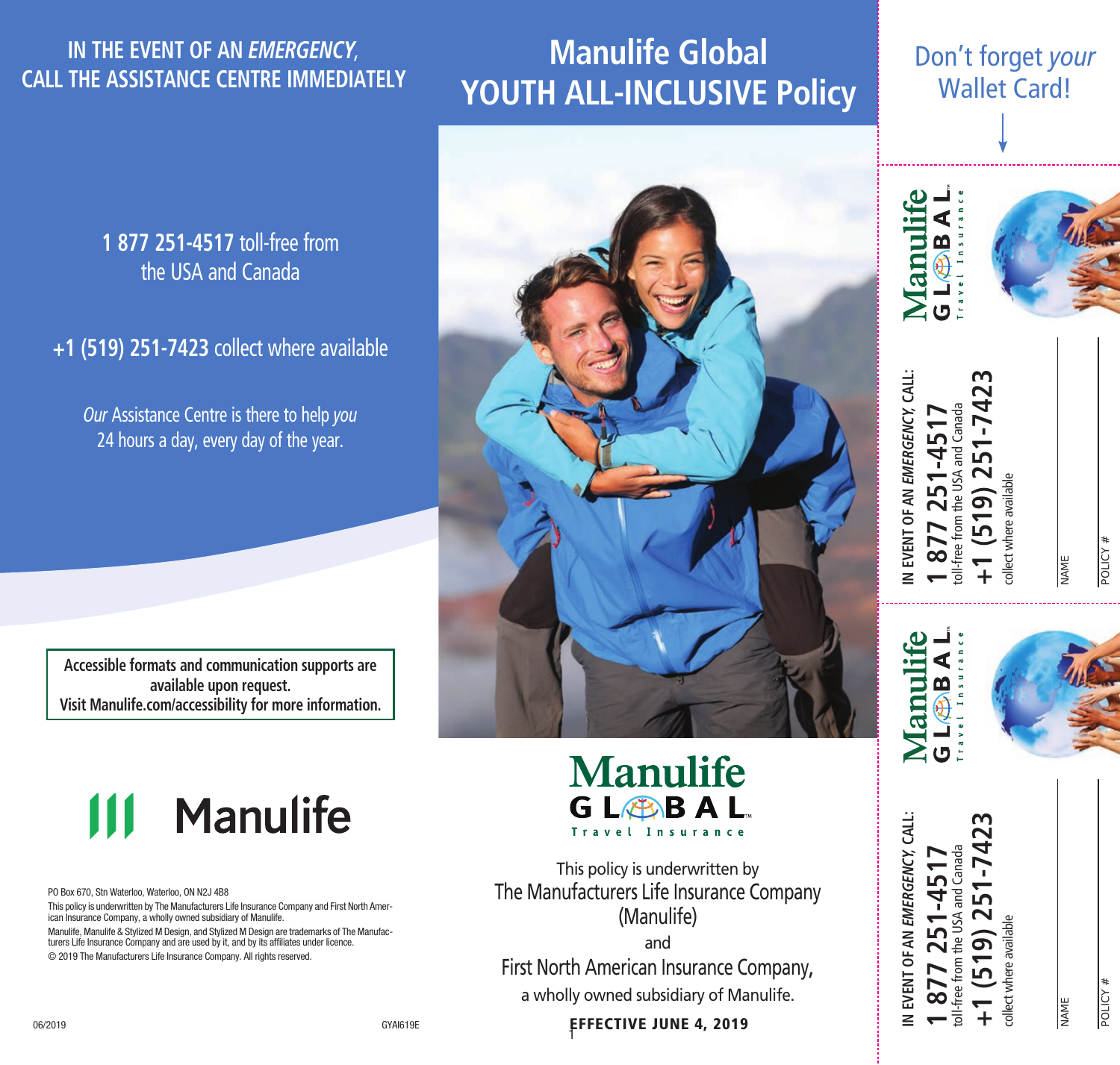# Manulife

BILL P**PORT** emergency, or will have to pay 25% of the would normally pay under

# Manulife



Before you travel download the free assistance & claim mobile app, **ACM TravelAid™**Please note that if you do not call the Assistance Centre in an emergency,prior to any treatment, you will have to pay 25% of the eligible medical expenses would normally pay under

we

this policy. If it is medically impossible for you

please have someone call on your behalf.

to call,

or

If you need medical attention or must make any other type of claim during<br>your trip, call us for assistance first. The Assistance Centre is open 24 hours<br>your trip, call us for assistance first. The Assistance Centre is op need medical attention or must make any other type of claim during

call us for assistance first. The Assistance Centre is open 24 hours

your trip, call us for<br>a day, every day of 1

a day, every day of the year.

f the year.

If you need medical attention or must make any other type of claim during<br>your trip, call us for assistance first. The Assistance Centre is open 24 hours need medical attention or must make any other type of claim during

call us for assistance first. The Assistance Centre is open 24 hours

your trip, call us for assistance first.<br>a day, every day of the year.

a day, every day of the year. you

Before

**ACM**

prior to any

treatment, you

eligible medical expenses

we

this policy. If it is medically impossible for you

please have someone call on your behalf.

to call,

**TravelAid™**Please note that if you

travel download the free assistance & claim mobile app,

do not call the Assistance Centre in an

## **NOTICE REQUIRED BY PROVINCIAL LEGISLATION**

**This policy contains a provision removing or restricting the right of the insured to designate persons to whom or for whose benefit insurance money is to be payable.**

## **IMPORTANT NOTICE – PLEASE READ CAREFULLY**

- Travel insurance is designed to cover losses arising from sudden and unforeseeable circumstances. It is important that you read and understand your policy before you travel as your coverage may be subject to certain limitations or exclusions.
- Your policy may not provide coverage for medical conditions and/or symptoms that existed before your trip. Check to see how this applies in your policy and how it relates to your departure date, date of purchase or effective date.
- In the event of an accident, injury or sickness, your prior medical history may be reviewed when a claim is made.
- If your policy provides travel assistance, you may be required to notify the designated assistance company prior to treatment. Your policy may limit benefits should you not contact the assistance company within a specified time period.

# **PLEASE READ YOUR POLICY CAREFULLY BEFORE YOU TRAVEL**



Everyone wants to have a carefree trip and should be able to travel with confidence in their travel insurance purchase. Most people travel every day without a problem, but if something does happen, the member companies of the Travel Health Association of Canada (THiA) want you to know your rights. THiA's Travel Insurance Bill of Rights and Responsibilities builds on the golden rules of travel insurance:

> Know your health • Know your trip Know your policy • Know your rights

For more information, go to www.thiaonline.com

# **TRAVEL ASSISTANCE. ANYWHERE IN THE WORLD.**

Before you travel, be sure to download ACM's free assistance & claims app, **ACM TravelAid™**. The GPS-enabled **ACM TravelAid™**, available from Google Play and App store, provides travellers with the following services, from anywhere in the world:

- $\checkmark$  Direct link to the assistance centre
- $\checkmark$  Healthcare provider information
- $\checkmark$  Directions to the nearest medical facility
- ✓ Official travel advisories
- ✓ Travel tips
- ✓ Claim submission support

The TravelAid mobile app can also provide you with local emergency telephone numbers (such as 911 in North America), and pre- and post-departure travel tips. We recommend that you download the app before you travel to avoid incurring roaming charges that may apply at *your* destination.

# **HELP IS JUST A PHONE CALL AWAY.**

Our multilingual Assistance Centre is there to help and support you 24 hours a day, every day of the year.

# **Pre-Trip Information**

- ✓ Passport and visa information
- ✓ Health hazards advisory
- ✓ Weather information
- ✓ Currency exchange information
- $\checkmark$  Consulate and embassy locations

# **During a Medical Emergency**

- ✓ Verifying and explaining coverage
- $\checkmark$  Referral to a doctor, *hospital*, or other health care providers
- $\checkmark$  Monitoring your medical emergency and keeping your family informed
- $\sqrt{\ }$  Arranging for return transportation home when medically necessary
- $\checkmark$  Arranging direct billing of covered expenses (where possible)

# **Other Services**

- $\checkmark$  Assistance with lost, stolen or delayed baggage
- ✓ Assistance in obtaining emergency cash
- $\checkmark$  Translation and interpreter services in a medical *emergency*
- ✓ Emergency message services
- $\checkmark$  Help to replace lost or stolen airline tickets
- $\angle$  Assistance in obtaining prescription drugs
- $\checkmark$  Assistance in obtaining legal help or bail bond

### **OUR ASSISTANCE CENTRE IS THERE TO HELP AND SUPPORT YOU 24 HOURS A DAY, EVERY DAY OF THE YEAR.**

**1 800 251-4517** toll-free from the USA and Canada **+1 (519) 251-7423** collect where available.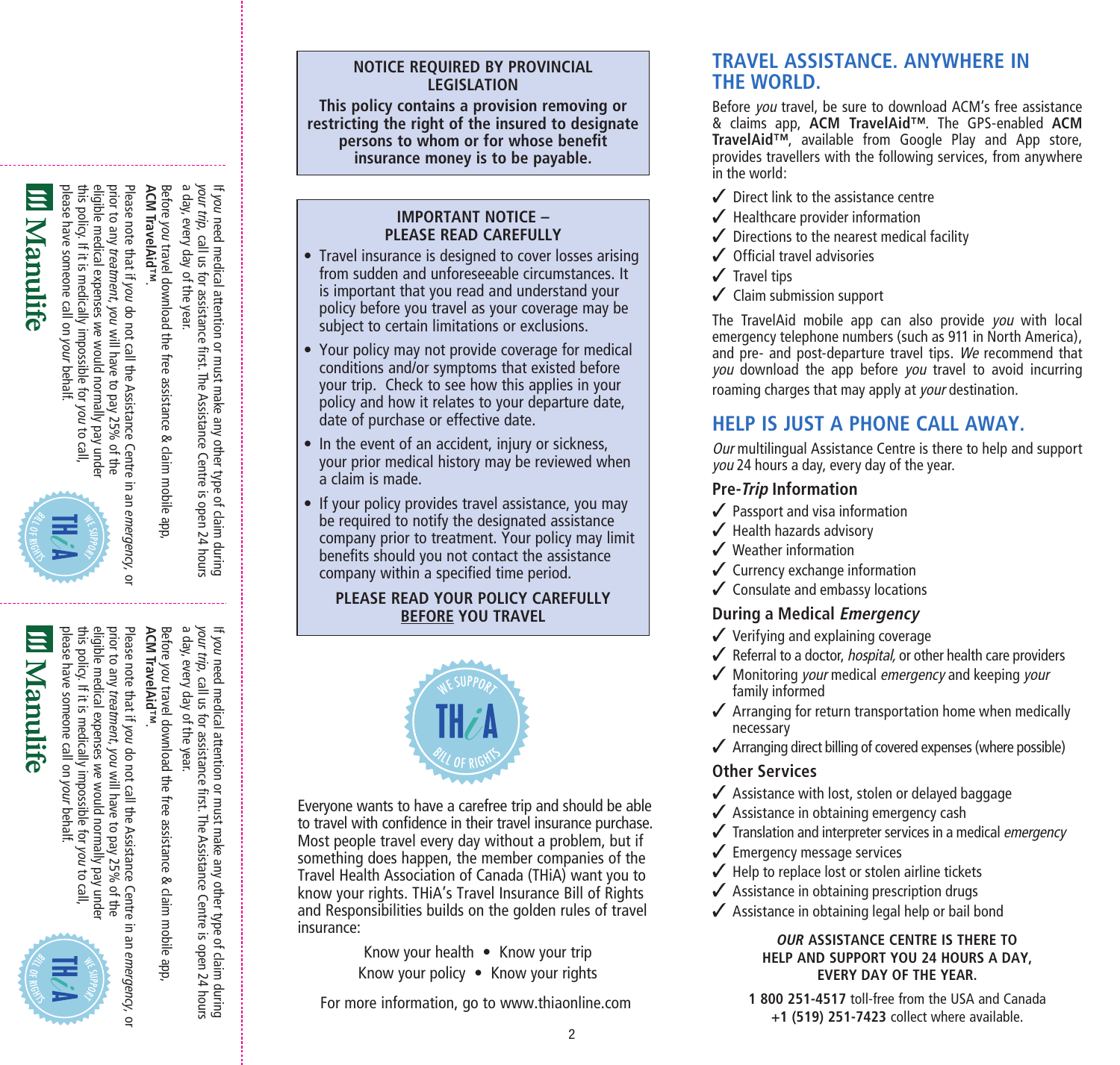# **YOUTH ALL-INCLUSIVE TRAVEL INSURANCE POLICY**

### **IN THE EVENT OF AN EMERGENCY, CALL THE ASSISTANCE CENTRE IMMEDIATELY**

**1-877-251-4517** toll-free from the USA and Canada

**+1 (519) 251-7423** call collect where available

*Our* Assistance Centre is there to help *you* **24 hours a day, every day of the year.**

Before *you* travel, download the free assistance & claim mobile app, **ACM TravelAid™**.

Please note that if *you* do not contact the Assistance Centre in an *emergency* or prior to *treatment*, *you* will have to pay 25% of the eligible medical expenses *we* would normally pay under this policy. If it is medically impossible for *you* to call, please have someone call on *your* behalf.

### **IMPORTANT INFORMATION ABOUT** *YOUR* **INSURANCE:**

This policy is underwritten by The Manufacturers Life Insurance Company (Manulife) and First North American Insurance Company (FNAIC), a wholly owned subsidiary of Manulife. Manulife has appointed Active Claims Management (2018) Inc. (operating as "Active Care Management") as the provider of all assistance and claims services under this policy.

# **WHAT'S INSIDE**

| Medical Concierge Services Provided by StandbyMD        | p. 1         |
|---------------------------------------------------------|--------------|
| <b>Schedule of Benefits</b>                             | p. 2         |
| <b>Coverage Requirements</b>                            | p. 3         |
| Period of Coverage                                      | $p.3-4$      |
| Trip Cancellation / Interruption / Disruption Insurance | $p.5 - 13$   |
| <b>Emergency Medical Insurance</b>                      | p. 14-19     |
| <b>Travel Accident Insurance</b>                        | p. 19-20     |
| Baggage and Personal Effects Insurance                  | $p. 21 - 22$ |
| Act of Terrorism Coverage                               | p. 23        |
| <b>General Exclusions</b>                               | p. 24-25     |
| Definitions                                             | p. 25-28     |
| <b>General Conditions</b>                               | p. 29-30     |
| <b>Claim Provisions</b>                                 | $p.30 - 32$  |
| Privacy                                                 | p. 32        |

# **MEDICAL CONCIERGE SERVICES Provided by StandbyMD**

Manulife Global Travel Insurance is pleased to provide you with valueadded medical concierge services when you have Emergency Medical Insurance coverage under this policy.

### **What services are available? StandbyMD offers you:**

- Anywhere you travel, telephone access to a qualified physician who can assess your symptoms and provide treatment options;
- In 86 countries and over 4000 cities, access to physician house call visits.

In addition, when you travel to the United States, StandbyMD offers the following services:

- Same-day co-ordination and delivery of lost/forgotten prescription maintenance medication, eye glasses or contact lenses and medical supplies;
- Referral to medical specialists, chiropractors, dentists, walk-in clinics, urgent care centres or more than 50,000 hospitals for evaluation and treatment;
- Physician co-ordination to an Emergency Room and, whenever possible in select cities, will "fast track" you through the Emergency Room.

How does this service work? The StandbyMD program will assist with co-ordinating payment of eligible expenses subject to the terms and conditions of the policy. To access this service, simply call the Assistance Centre using the phone numbers indicated on the wallet card.

### **MEDICAL CONCIERGE SERVICES PROVIDED BY THE PROGRAM**

Disclaimer, Waiver, and Limitation of Liability: StandbyMD is not a medical provider. Medical providers utilized by StandbyMD are not employees, agents, nor in any way affiliated with StandbyMD, beyond accepting StandbyMD's referrals. StandbyMD does not have any control, real or implied, over the medical judgment of participating medical providers, nor their actions or inactions. StandbyMD, upon making referrals under this policy does not assume any responsibility for:

- the availability,
- their quality.
- the results or outcome of any treatment or service.

**Policyholders hereby specifically waive any and all rights to proceed legally against StandbyMD or anyone related to StandbyMD\*** in any and all claims, demands, actions, causes of action, and suits of any kind, nature, or amount which relate to, or in any way directly or indirectly flow from the medical concierge services that StandbyMD is offering. StandbyMD's liability under these medical concierge services, if any, is limited solely to the amount of payment made to participating medical providers for the services that a policyholder obtained after they received a referral from StandbyMD.

\*Related persons include principals, parents, successors and assigns of StandbyMD.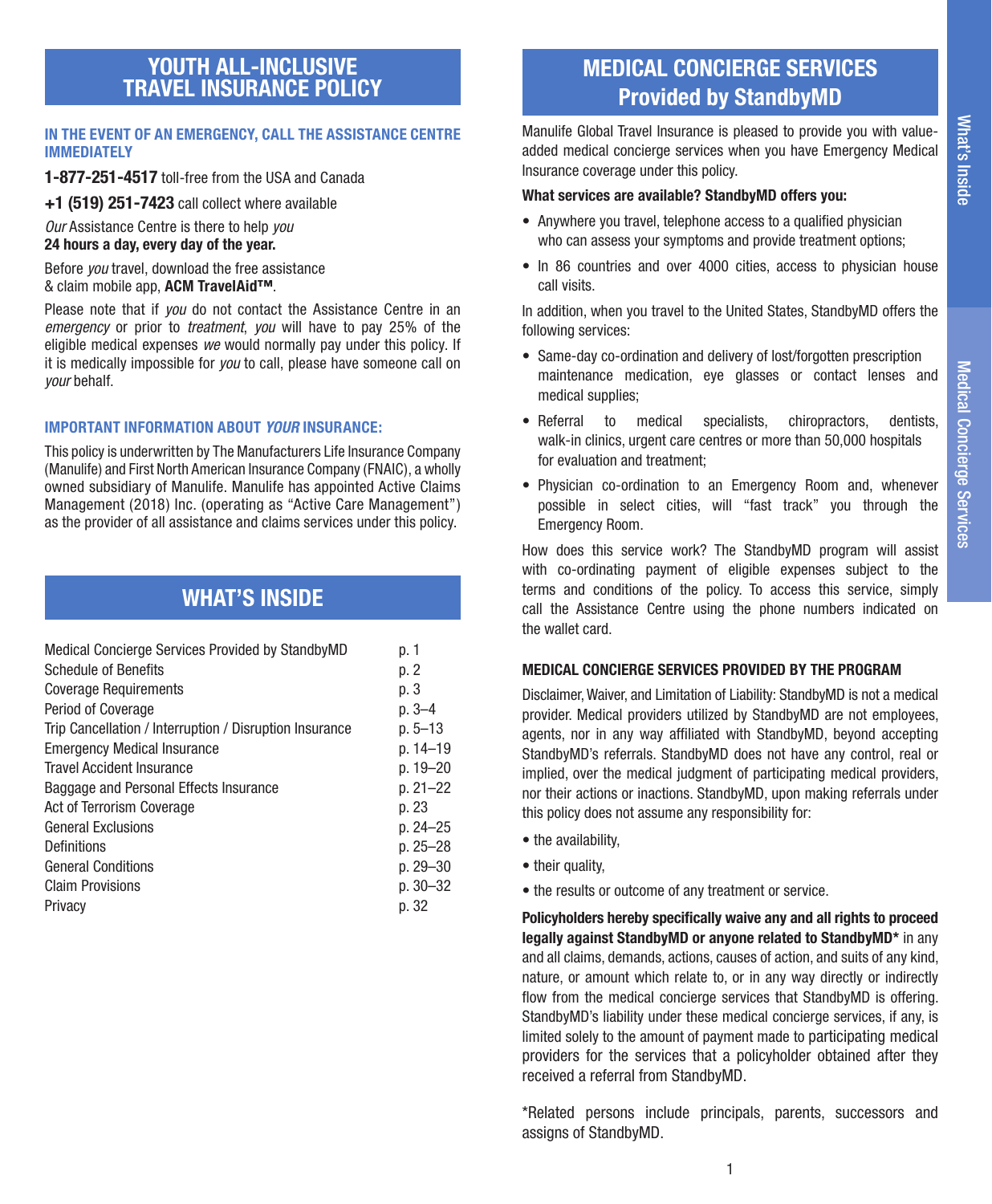# **SCHEDULE OF BENEFITS**

Limitations apply, please see policy for details

| <b>BENEFIT SECTION</b>                                                     | YOUTH ALL-INCLUSIVE POLICY             |  |
|----------------------------------------------------------------------------|----------------------------------------|--|
| TRIP CANCELLATION / INTERRUPTION / DISRUPTION (page 5)                     |                                        |  |
| Trip Cancellation (page 5)                                                 | Up to Sum Insured<br>(Maximum \$5,000) |  |
| Trip Interruption (page 6)                                                 | Economy                                |  |
| <b>Tour/Cruise Cancellation</b><br>(page 11)                               | Up to \$1,000                          |  |
| <b>Schedule Change</b><br>(page 10)                                        | Up to \$1,000                          |  |
| <b>Accommodation &amp; Meal Expenses</b><br>for Trip Interruption (page 7) | Up to \$300                            |  |
| <b>Accommodation &amp; Meal Expenses</b><br>for Trip Disruption (page 11)  | Up to \$300                            |  |
| <b>EMERGENCY MEDICAL (page 15)</b>                                         |                                        |  |
| Hospital & Medical                                                         | Up to \$1,000,000                      |  |
| <b>Accidental Dental</b>                                                   | Up to \$1,000,000                      |  |
| <b>Medical Evacuation</b><br>& Return Home                                 | Up to \$1,000,000                      |  |
| <b>Accommodation &amp; Meal Expenses</b>                                   | Up to \$3,500                          |  |
| <b>Visit to Bedside</b>                                                    | Round Trip Economy Fare                |  |
| <b>Return &amp; Escort of Children</b>                                     | <b>Escort: Round Trip Economy</b>      |  |
|                                                                            | Children: One Way Economy Fare         |  |
| <b>Repatriation of Remains</b>                                             | Reasonable expenses                    |  |
| <b>Cremation / Burial at Destination</b>                                   | Up to \$5,000                          |  |
| Vehicle Return                                                             | Reasonable return cost                 |  |
| <b>Hospital Allowance</b>                                                  | Up to \$500                            |  |
| Child Care Cost                                                            | Up to \$500                            |  |
| <b>TRAVEL ACCIDENT</b> (page 20)                                           |                                        |  |
| Air Flight Accident                                                        | Up to \$25,000                         |  |
| Worldwide Accident                                                         | Up to \$10,000                         |  |
| <b>BAGGAGE &amp; PERSONAL</b><br><b>EFFECTS</b> (page 22)                  | Up to \$500                            |  |
| <b>Delayed Luggage</b>                                                     | Up to \$100                            |  |
| <b>Delayed Sporting Equipment</b>                                          | Up to \$150                            |  |
| Lost Luggage Maximum Per Item                                              | Up to \$300                            |  |

### **Travel Insurance Policy**

Coverage for any benefit under this policy is subject to receipt of *your confirmation* and payment of the required premium. In the event *you* incur eligible expenses and/or losses that are covered by the insurance plan *you* have purchased, *we* will reimburse eligible expenses and/or pay benefits for covered losses, subject to the terms, conditions, limitations and exclusions stated in this policy.

# **COVERAGE REQUIREMENTS**

To be eligible for coverage, *you* must, as of the date *you* apply for coverage and the *effective date*:

- a) be a resident of Canada and covered under a *government health insurance plan* for the entire duration of *your trip*. **If at time of claim, it is discovered that** *you* **no longer have coverage under a**  *government health insurance plan***, the maximum amount payable for all eligible expenses combined will be limited to \$25,000;**
- b) purchase coverage for the full duration and for the full value of the prepaid non-refundable portion of the *trip*, up to \$5,000;
- c) be at least 31 days of *age* and under *age* 29;
- d) be travelling for 365 days or less.

Please check the *pre-existing condition* exclusion on page 18.

# **PERIOD OF COVERAGE**

The period of coverage under this policy shall not exceed 12 consecutive months for any one *trip*.

The *trip* must originate and terminate in Canada except for benefits under Trip Cancellation/Trip Interruption/Trip Disruption.

This insurance must be purchased prior to departure from *your* province or territory of residence in Canada and for the complete duration of the *trip*.

### **THE DATE** *YOUR* **COVERAGE STARTS /** *YOUR EFFECTIVE DATE* **OF COVERAGE**

**Trip Cancellation Insurance** coverage starts at the date and time *you* pay the premium for that coverage.

**Top-Up Coverage:** If you purchased this insurance as a Top-Up to another plan, coverage starts after *you* leave home, on the start date of *Top-Up* coverage indicated on *your* application which must correspond to the first day after expiration of *your* other plan.

**For all other benefits**, coverage starts on *your departure date*.

### **THE DATE** *YOUR* **COVERAGE ENDS /** *YOUR* **COVERAGE EXPIRY DATE**

**Trip Cancellation Insurance** coverage ends on the earlier of:

- a) *your departure date*; or
- b) the date *you* cancel *your trip.*
- For all **other benefits**, *your* coverage ends on the earliest of:
- a) the date *you* return home\*;
- b) the expiry date, as shown on *your confirmation;* or
- c) when the number of days of coverage *you* purchased expires.
- **\*** *Your* **insurance coverage will not end if** *you* **temporarily return home**

*Your* insurance coverage will not end if *you* temporarily return to *your* province or territory of residence prior to *your return date* for the purpose of attending a funeral or to go to the *hospital* bedside of an *immediate family* member and then resume *your trip*. In such a case, *your* policy will remain in effect up to *your return date*. However, *you* will not be covered for any *pre-existing condition*, *sickness* or *injury* for which *you*, or any other person whose *medical condition* gives rise to a claim, had sought or received medical *treatment*, or for which medication had commenced, or been changed in type, usage or dosage during the 90-day period immediately prior to the date *you* resumed *your trip*.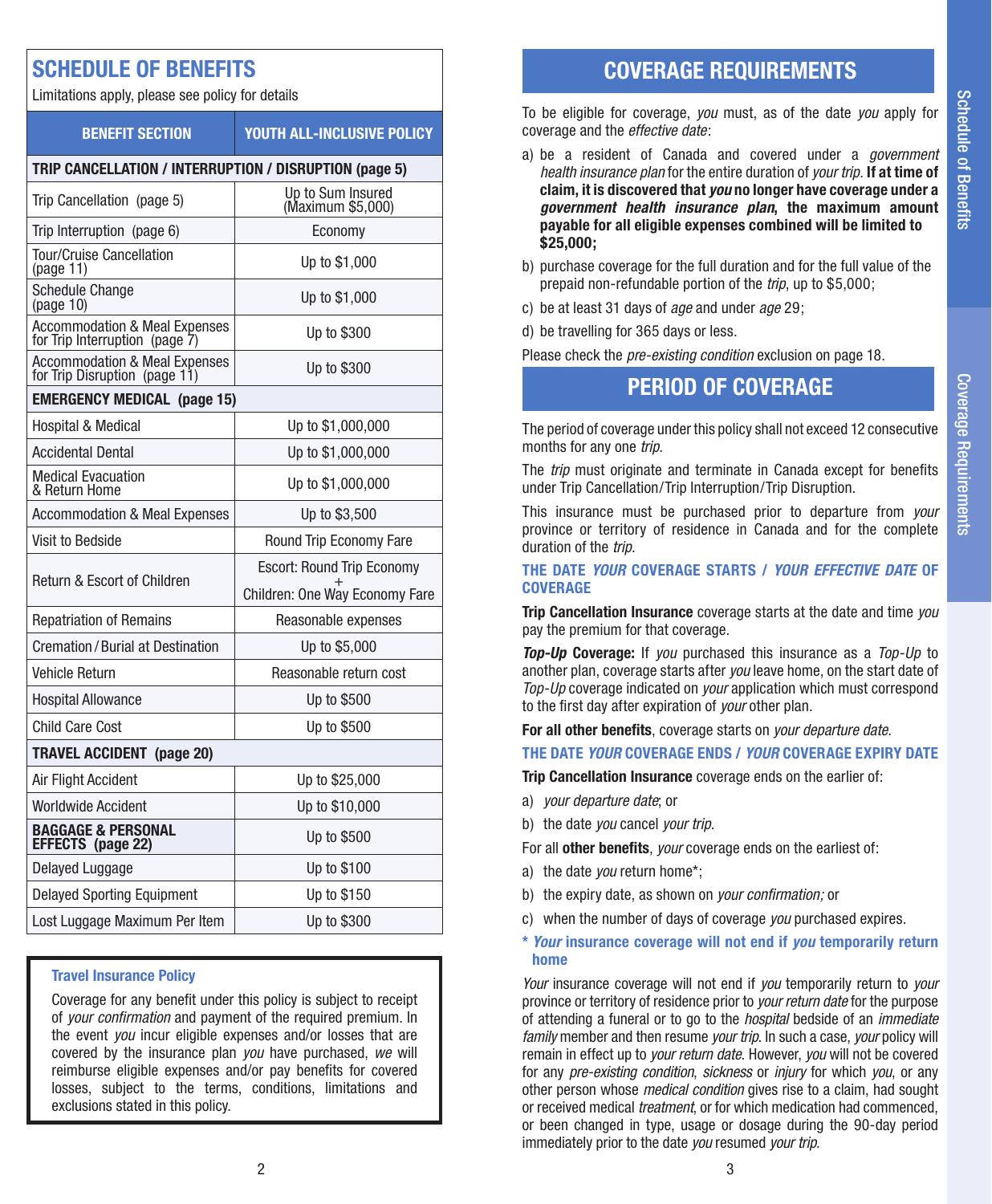If *you* have requested and received prior approval from *our* Assistance Centre, *you* may return to *your* province or territory of residence to attend special events. *Your* medical coverage will not terminate but will be suspended for the duration of *your* temporary return. *Your* medical coverage will resume once *you* begin travel but, if *you* receive *treatment* in Canada for *sickness* or *injury* during *your* temporary return, then any *treatment* received on *your* return to *your* destination relating to the *medical conditions* previously treated in Canada will not be covered.

In all cases of such temporary returns, there will be no refund of premium for any of the days that *you* have returned to *your* province or territory of residence.

### **Automatic Extension**

Under Trip Interruption Insurance, *we* will extend *your* coverage beyond the date *you* were scheduled to return home as per *your confirmation*:

- a) for up to 10 days, if *you* have a *medical condition* that prevents *you* from returning home on that date; or
- b) for up to 30 days, if *you* are in *hospital* and that hospitalization prevents *you* from returning home on that date.

However, if travel is medically possible before the 10 or 30 days have passed, *we* will honour *your* claim for eligible expenses only until that earlier date.

Under all other types of insurance, *we* will extend *your* coverage automatically beyond the date *you* were scheduled to return home as per *your confirmation* if:

- a) *your common carrier* is delayed. In this case, *we* will extend *your* coverage for up to 72 hours; or
- b) *you* or *your travel companion* is in *hospital* on that date. In this case, *we* will extend *your* coverage while in *hospital* and for up to 5 days after discharge from the *hospital*; or
- c) *you* or *your travel companion* has a *medical condition* that does not require admission to *hospital* but prevents travel. In this case, *we*  will extend *your* coverage for up to 5 days.

In all cases and for all plans, *we* will not extend any coverage beyond 12 months after *your effective date* of insurance.

### **What If I Stay Longer Than Planned?**

**Extensions:** If *you* have not left home, simply call *your* distributor of Travel Insurance to ask for the extension. If, however, *you* are already on *your trip*, and need to apply for an extension of *your* coverage, simply call *your* distributor of Travel Insurance before the expiry date of *your*  existing coverage. *You* may be able to extend *your* coverage, subject to an extra premium, as long as the total length of *your trip* does not exceed 365 days.

If *you* have not had or expect to have a *medical condition* or claim since *your* policy was issued, the extension will be issued right away. Otherwise, the extension is subject to the approval of the Assistance Centre.

**Top-ups:** To *Top-up* another insurer's plan for trips longer than the number of coverage days *you* have, simply call *your* distributor of Travel Insurance before *you* leave home for the additional coverage days required. It is *your* responsibility to confirm that a *Top-up* is permitted on *your* existing plan with no loss of coverage.

### **Refund of Premium**

Refunds are not available.

# **TRIP CANCELLATION, TRIP INTERRUPTION AND TRIP DISRUPTION INSURANCE**

To be sure *you* have full coverage for *your trip, you* must have purchased Trip Cancellation, Trip Interruption and Trip Disruption coverage before any cancellation penalties applied.

### **When Does Coverage Apply?**

**Trip Cancellation** applies when a covered event occurs prior to *your departure date*.

**Trip Interruption** applies when a covered event occurs on or after *your departure date*.

**Schedule Change** applies when, after the start date of *your* coverage, the airline carrier providing transportation for a portion of *your trip* changes the scheduled departure of *your* flight to a later or earlier departure which results in the flight being unusable or causes *you* to miss a connection.

**Cancellation of** *Your* **Tour/Cruise** applies when *your* Tour/ Cruise is cancelled for reasons specified in the Tour/Cruise Cancellation Benefit section of the policy.

**Trip Disruption** applies when a covered event occurs during the course of *your* travel to and from *your departure point* and causes a delay of *your* departure or delay of *your* return back to *your departure point*.

### **Trip Cancellation - Prior to Departure**

If *you* must cancel *your trip* **prior to your departure date** due to the occurrence of any one of the Events Covered for Trip Cancellation or Trip Interruption Insurance, *you* will be reimbursed up to the **sum insured** as *you* selected at time of application:

- a) the non-refundable portion of *your* prepaid *insured travel arrangements*, published service fees, published cancellation fees as well as other administrative handling fees and service fees specifically indicated by *your travel supplier* on *your confirmation*; or
- b) the next occupancy charge, if *your travel companion* with whom *you* have prepaid shared accommodation cancels and *you* elect to travel as originally planned; or
- c) the change fee charged for rebooking *your insured travel arrangements* when such an option is made available by *your travel supplier.*

To cancel a *trip* prior to *your* scheduled *departure date*, *you* must cancel *your trip* with the *travel supplier* immediately, or at the latest, the business day following the cause of cancellation.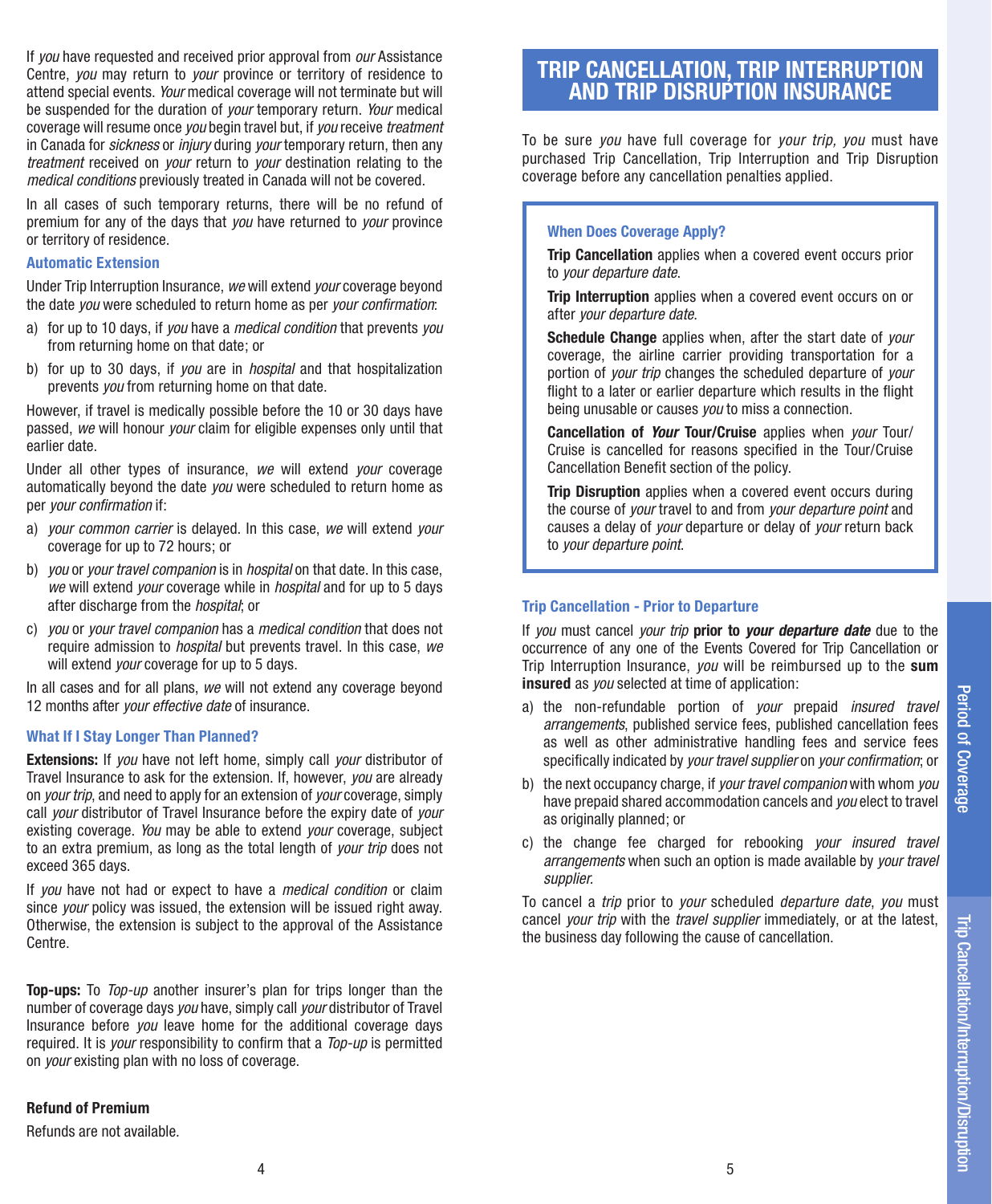### **Trip Interruption - On or After Departure**

If *your trip* is interrupted **on or after** *your departure date* due to the occurrence of any one of the Events Covered for Trip Cancellation or Trip Interruption Insurance, *you* will be reimbursed for:

1. The extra cost of one-way economy transportation via the most cost-effective itinerary to continue *your trip* as originally booked, or to return to the original *departure point*.

If *you* are required to interrupt *your trip* to attend a funeral or go to the bedside of a hospitalized *immediate family* member, *you* have the option to purchase an economy round-trip ticket; and *you* will be reimbursed for the cost of the round-trip ticket, up to the amount of one-way economy transportation back to the *departure point* of *your trip*.

- 2. a) The unused non-refundable prepaid portion of *your insured travel arrangements* (except the cost of prepaid unused transportation back to *your departure point*); or
	- b) If applicable, the next occupancy charge if *yourtravel companion,* with whom *you* have prepaid shared accommodation, cancels and *you* elect to continue the *trip* as originally planned.
- 3. Published cancellation fees imposed for the early return of a *rental vehicle* prior to the contracted date of return and published cancellation fees imposed by hotels for unused accommodations.
- 4. Extra expenses incurred for commercial accommodation and meals, essential telephone calls and taxi fares caused by the interruption of *your trip*, up to **\$150 per day** to a maximum of **\$300**.

Original receipts must be provided when claiming this benefit.

- 5. **In the event of** *your* **death** resulting from a covered *injury* or *sickness* while on the *trip*:
	- a) the reasonable costs incurred for preparing and transporting *your* remains back to *your departure point* in Canada; or
	- b) the cost of cremation and burial of *your* remains at the location where death occurs, to the maximum of **\$3,000**.

No benefit is payable for the cost of a headstone, casket, urn and/or funeral service expenses.

**No benefit will be payable under item Trip Interruption – On or After Departure, if** *you* **are eligible and qualify to receive the payment for the same expenses under any other benefit section of this policy.**

# **EVENTS COVERED FOR TRIP CANCELLATION OR TRIP INTERRUPTION INSURANCE**

Trip Cancellation or Trip Interruption of *your trip* must result from any one of the **UNFORESEEN EVENTS** listed below occurring during the period of coverage:

### **Medical Related Events**

- 1. The unexpected *sickness* or *injury* of *you*, *your travel companion*, or a member of *your* or *your travel companion*'*s immediate family*  travelling with *you* on the *trip*.
- 2. The unexpected *sickness* or *injury* of a member of *your* or *your travel companion's immediate family*, or *key-person* not travelling with *you* on the *trip*.
- 3. *You* or *your travel companion* are medically unable to receive an injection or medication that is suddenly required for entry into a country, region or city originally ticketed in *your insured travel arrangements*, provided this requirement was not mandatory on the date of application for insurance.
- 4. If *you* miss **75%** of *your trip* because *you* had to interrupt *your* travel due to the admission to *hospital* or death of *your immediate family*  member, *your key-person* not travelling with *you*, a **\$750** travel voucher will be issued to *you*. The voucher is non-transferable and must be used within 180 days of the early *return date* and must be used at the travel agency that originally booked the interrupted *trip*.
- 5. Quarantine of *you, your travel companion* or the *spouse* or *children* of either.

### **Pregnancy and Adoption**

- 6. Complications of pregnancy which occur within the first 31 weeks of *your* or *your travel companion's*, or *your spouse's* or *travel companion's spouse's* pregnancy.
- 7. Pregnancy that is diagnosed after the date *you* book *your trip,* if the *trip* is scheduled to take place within 9 weeks or less of *your*, *your spouse's*, *your travel companion's* or *your travel companion's spouse's* expected date of delivery, or if the *physician* advises against travel in the first trimester of the pregnancy.
- 8. The early and unexpected birth of *your immediate family* member not travelling with *you* during *your trip*.
- 9. The legal adoption of a *child* by *you* or *your travel companion*, when the actual date of the adoption is scheduled to take place during the *trip* and the actual notice of the adoption was received after *you*  book *your trip*.

### **Death**

- 10. The unexpected death of *you*, *your travel companion*, or a member of *your* or *your travel companion's immediate family* travelling with *you* on the *trip*.
- 11. The unexpected death of a member of *your* or *your travel companion's immediate family*, *key-person* or of a friend not travelling with *you* on the *trip*.

### **Work and Educational Obligations**

- 12. *You*, *your spouse* or *your travel companion* being transferred by the employer with whom *you*, *your spouse* or *travel companion* were employed at the time of application for this insurance, which requires a relocation of *your* or *your travel companion's* principal residence.
- 13. *You*, *your spouse* or *your travel companion* being called to emergency service as a member of a Police Force, Armed Forces, Reserves, Fire Fighting Unit or essential medical personnel.
- 14. *You*, *your spouse* or *your travel companion's* involuntary loss of permanent employment (excluding contract or self-employment), due to layoff or dismissal without just cause, provided that *you* had no knowledge of such action prior to the date of application for insurance.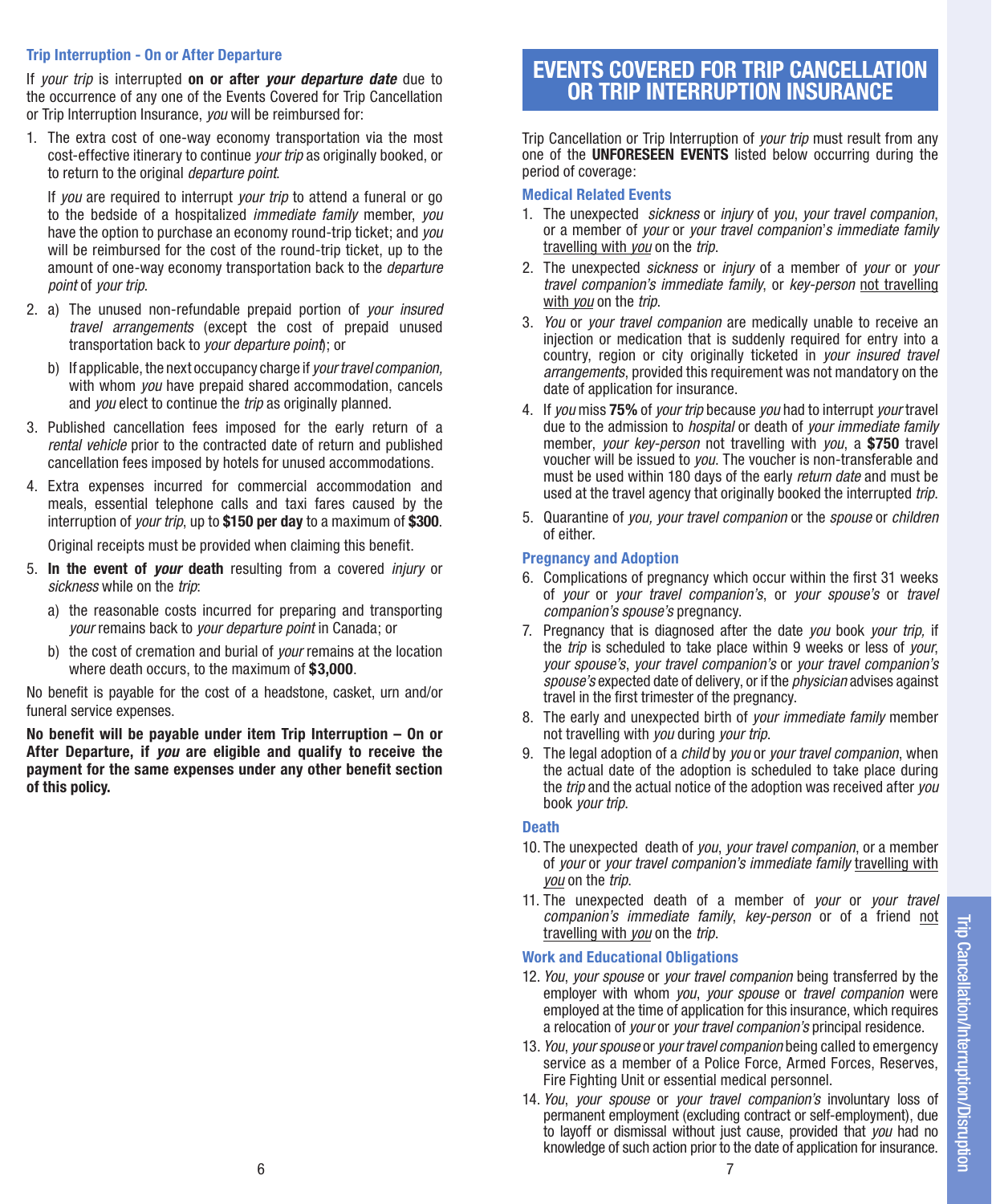- 15. The requirement that *you* or *your travel companion* attend a registered professional career course examination or a university or college course examination on a date that occurs during *your trip*, provided the examination had a set date and time that was published before *you* purchased this insurance and subsequently changed after such purchase.
- 16. *Your* or *your travel companion's* failure of an examination which requires *you* or *your travel companion* to re-sit the examination during *your trip*.
- 17. The cancellation of *your* school *trip* by the school board due to:
	- a teachers' labour strike; or
	- the school board determines there is a risk of harm to *you* during *your* school *trip* because of an identified threat arising from an event that occurred within 90 days of *your* scheduled *departure date.*

In addition, the school *trip*, or a portion of the school *trip*, includes a visit or a stay in the area or vicinity where the event occurred.

### **Government and Legal**

- 18. The Government of Canada issues an "Avoid Non-Essential Travel" or an "Avoid All Travel" Travel Advisory after *you* purchase *your* insurance, advising or recommending that Canadian residents should not visit a destination included in *your trip*.
- 19. *You*, *your travel companion* or the *spouse* or *children* of either are, during *your* coverage period, a) called to jury duty; b) subpoenaed as a witness; or c) required to appear as a defendant in a civil suit.
- 20. The non-issuance of *your* and/or *your travel companion's* travel visa (excluding an immigration or employment visa), for reasons beyond *your* or *your travel companion's* control, other than due to late application or a subsequent attempt for a visa that had previously been refused provided *you* or *your travel companion* were eligible to make such an application.

### **Accommodations and Transportation**

- 21. A disaster which renders *your* or *your travel companion's* principal residence uninhabitable or place of business unusable.
- 22. The burglary of *your* or *your travel companion's* principal residence or place of business within 7 days of *your* scheduled *departure date* and as a result *you* or *your travel companion* must remain behind to make the burglarized location secure or to meet with the insurance company or police authorities.
- 23. Death, admission to *hospital* or quarantine of the person with whom *you* have arranged overnight accommodation for the majority of *your trip* at their usual place of residence, not including commercial facilities.
- 24. A disaster which renders uninhabitable the residence of the person with whom *you* have arranged overnight accommodation for the majority of *your trip* or renders uninhabitable *your* prebooked destination accommodations, which is not eligible for reimbursement from the travel supplier.

### **Supplier** *Default*

25. Complete cessation of operations by a contracted *travel supplier*  or airline (excluding United States of America air carriers unless part of a package), provided the entity held a valid National Transportation Agency Licence and a valid operation certificate issued by Transport Canada.

### **Hijacking**

26. Hijacking of *you*, *your travel companion* or the *spouse* or *children* of either.

### **Weather**

27. Weather conditions, earthquakes or volcanic eruptions causing the scheduled *common carrier,* on which *you* or *your travel companion* is booked to travel, to be delayed for at least **30%** of the duration of *your trip*.

### **Trip Disruption (Delays, Schedule Change, Cancellations and Other Covered Events)**

Trip Disruption of *your trip* must result from any one of the **UNFORESEEN EVENTS** listed below occurring during the period of coverage:

### **Delays**

- 1. If **weather conditions, earthquakes or volcanic eruptions** cause the scheduled *common carrier* on which *you* or *your travel companion* are booked to travel for any portion of *your insured travel arrangements* to be delayed for a period of at least **30%** of the *trip* duration, and *you* choose not to continue with the *insured travel arrangements*, *you* will be reimbursed:
	- a) the unused non-refundable prepaid portion of *your insured travel arrangements* (except the cost of prepaid unused transportation back to *your departure point*), published service fees, published cancellation fees and other administrative handling fees and service fees specifically indicated on *your confirmation;*
	- b) the one-way economy transportation via the most costeffective itinerary back to *your departure point*.
- 2. If **weather conditions, earthquakes or volcanic eruptions** cause the scheduled *common carrier* on which *your travel companion* is booked to travel to be delayed for a period of at least **30%** of the *trip* duration, and *your travel companion* cancels their travel arrangements, *you* will be reimbursed for the extra cost of the next occupancy charge, if *you* elect to continue *your trip* as originally planned.
- 3. Provided *you* had left enough travel time to comply with the *travel supplier's* normal check-in procedure, if *you* miss a connection (at any point in *your insured travel arrangements* ) or are required to interrupt *your insured travel arrangements* as a direct cause of the following events:
	- i) **delay** of the private automobile in which *you* or *your travel companion* are travelling, caused by mechanical failure of that automobile, weather conditions, earthquakes or volcanic eruptions, a traffic accident or emergency road closure by police; or
	- ii) **delay or cancellation** of *your* or *your travel companion's* connecting *common carrier*, such as a commercial airline, ferry, cruise ship, bus, limousine, taxi or train, caused by mechanical failure of that *common carrier*, weather conditions, earthquakes or volcanic eruptions, unannounced strike, a traffic accident or emergency road closure by police; or
	- iii) *your* cruise ship is delayed or the itinerary is modified due to the *emergency medical condition* of another passenger;

*you* will be reimbursed for:

- a) the non-refundable unused portion of *your* prepaid *insured travel arrangements*, excluding the cost of prepaid unused transportation back to *your departure point*;
- b) the extra cost of a one-way economy transportation via the most cost-effective itinerary to the next destination of *your trip*, inbound or outbound, including return to *your departure point*.

### **Schedule Change Causing a Missed Connection**

If there is a *schedule change* by the airline carrier on which *you* are booked to travel for any portion of *your trip* and this either renders a portion of *your trip* unusable, or causes *you* to misconnect with a portion of *your trip*, *you* will be reimbursed for:

a) **if the** *trip* **is no longer usable due to a** *schedule change***:** the change fee charged by the airline carrier, otherwise the extra cost of a oneway economy airfare on a commercial airline, to modify or replace the portion of the *trip* that was rendered unusable so as to permit *you* to continue *your travel arrangements* as originally scheduled; or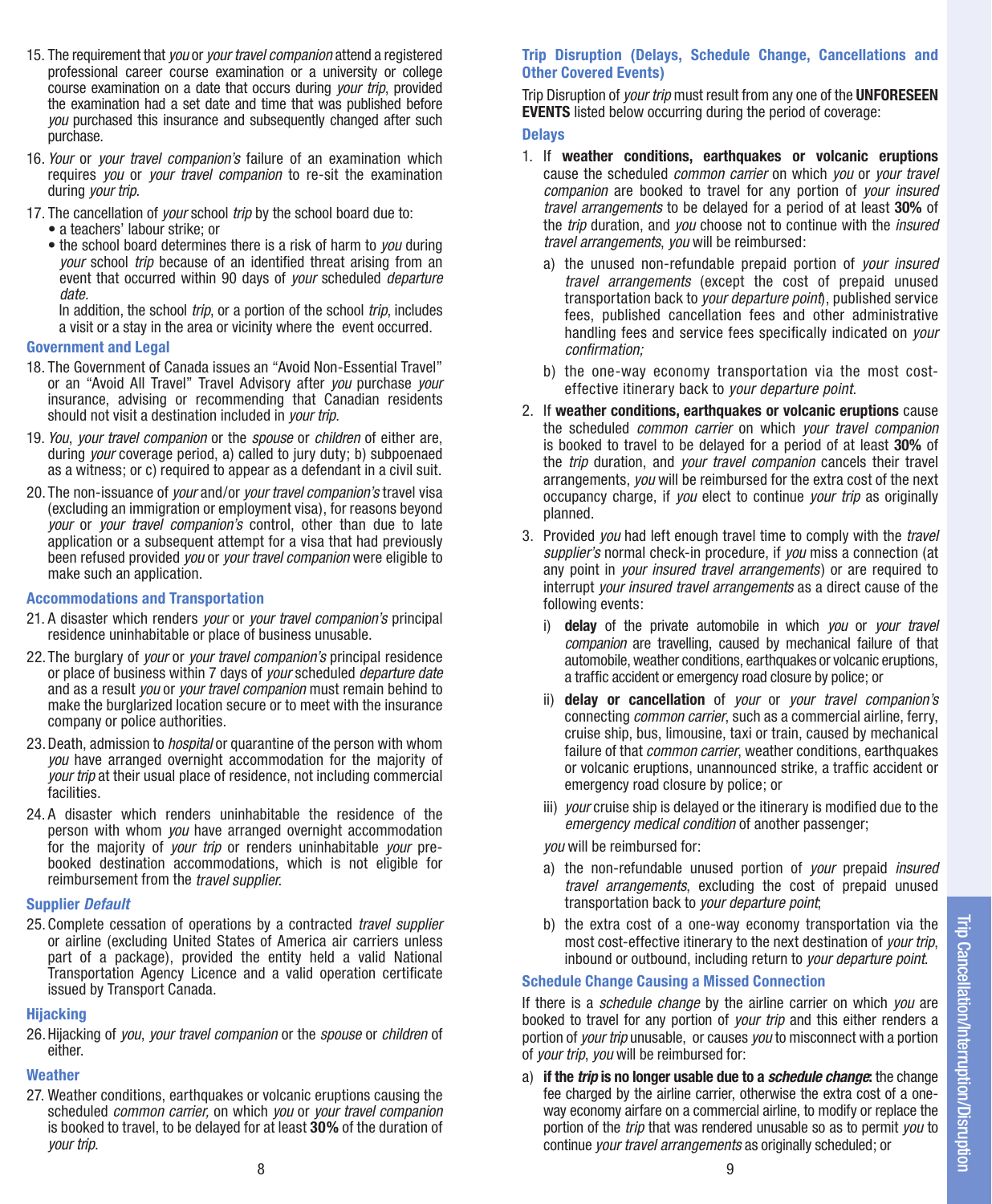b) **if you misconnect due to the schedule change to another portion of your travel arrangements:** the change fee charged by the airline carrier, or up to **\$1,000** for the extra cost of an economy one-way airfare via commercial airline by the most cost-effective itinerary to the next destination of *your trip*, either inbound or outbound (including return to *your departure point*).

### **Cancellation of connecting airline carrier**

Alternatively to the benefit available under 'Schedule Change Causing a Missed Connection', in the event there is a cancellation of a flight by an airline carrier that is providing a portion of *your insured travel arrangements*, *you* will be reimbursed for the non-refundable prepaid airfare that is no longer useful for *your trip* up to a maximum of **\$1,000**.

### **Tour/Cruise Cancellation Benefit**

If *your trip* includes a Tour/Cruise and if such Tour/Cruise is cancelled for any reason other than supplier *default* and the cancellation occurs:

- a) **prior to** *your* **departure from** *your departure point: you* will be reimbursed for *your* non-refundable prepaid airfare that is not part of *your* Tour/Cruise package up to **\$1,000**;
- b) **after** *your* **departure from** *your departure point* but prior to the departure of the tour/cruise ship: *you* will be reimbursed for the lesser of:
	- i) the change fee charged by the airline carrier(s) involved to return *you* to the *departure point* of *your trip,* if such an option is available; or
	- ii) the extra cost of an economy one-way airfare on a commercial airline via the most cost-effective itinerary route to return to the *departure point* of *your trip* up to **\$1,000**.

### **Lost or Stolen Passport**

If *your* or *your travel companion*'s passport and/or travel visa is lost or stolen during *your trip*, *you* will be reimbursed for reasonable travel and accommodation expenses until the lost or stolen travel documentation is replaced. *You* will also be reimbursed for the change fee charged by the airline up to a maximum of **\$1,000**.

### **Accommodation and Meals**

If *your trip* is disrupted as a result of any of the events covered under sub-sections of the Trip Disruption Section and *you* necessarily incur extra expenses for commercial accommodation and meals, essential telephone calls and taxi fares, *you* will be reimbursed for such expenses up to **\$150 per day** to a maximum of **\$300**.

Original receipts must be provided when claiming this benefit.

If the hotel room that is part of *your insured travel arrangements* is rendered uninhabitable due to a flood or natural disaster during *your trip*, *you* will be reimbursed up to a maximum of **\$250**.

In the event that the hotel room that is part of *your insured travel arrangements* is no longer available due to overbooking and *your* tour operator provides *you* with a lesser-quality hotel, *you* will be reimbursed up to a maximum of **\$250**.

**Original receipts must be provided when claiming these benefits. Benefits available under this sub-section of Trip Disruption will apply provided that all travel arrangements were booked prior to or concurrently with the** *trip***.**

# **CONDITIONS & LIMITATIONS: TRIP CANCELLATION, TRIP INTERRUPTION AND TRIP DISRUPTION INSURANCE**

- 1. The sum insured under the Trip Cancellation coverage must be for the full value of prepaid *insured travel arrangements* that are subject to cancellation penalties or restrictions.
- 2. If before *your departure date you* are prescribed any *change in medication* or *treatment* that would make *your medical condition* not *stable* and therefore ineligible for coverage under the Emergency Medical Insurance coverage, *you* may apply for *our* special consideration of *your* particular medical circumstance through Customer Service.

To apply, *you* must provide *us* with:

- copies of the clinical notes from *your* treating *physician*, for the period starting when *you* booked *your trip* to the date of *your* request for consideration;
- authorization to *physicians* and *hospitals* signed by *you*;
- complete itinerary for *your trip*, including prepaid amounts, insured amounts, and cancellation penalties.

 Once this information is received, *we* will, within one business day at *our* discretion either:

- accept *your* claim under *our* Trip Cancellation & Trip Interruption Insurance; or
- waive the change in *your medical condition* that would otherwise make *you* ineligible for benefits under *our* Emergency Medical Insurance.
- 3. *You* must cancel *your* scheduled *trip* with the agent or *travel supplier*  on the day the cause of cancellation occurs or on the next business day at the latest. Claim payment will be limited to the cancellation penalties specified in the trip contracts which are in effect on the next business day following the time the cause of cancellation occurs.
- 4. Cancellation or interruption of *your trip* as the result of *sickness* or *injury* requires written verification from the attending *physician* in the locality where the *sickness* or *injury* occurred, complete with the diagnosis and the medical necessity for cancellation or interruption (or for delay beyond the scheduled date of return) of *your trip*. A "Physician's Statement" is included in the Trip Cancellation Form. The information required on the Physician's Statement must be completed by the attending *physician* in order for the claim to be processed. If a *physician* was not consulted as required by these conditions or if the information required in the Physician's Statement is not completed by the attending *physician*, *your* claim will be denied. Settlement is limited to the amount of penalty that would have been levied by the *travel supplier* on the next business day following the date the *physician* first recommends cancellation.
- 5. If travel is delayed for more than 10 days beyond the scheduled *return date*, benefits will be payable only upon satisfactory proof that the delay resulted from the *hospital* confinement of *you*, *your travel companion*, or an *immediate family* member who is accompanying *you* on the *trip*.
- 6. In the event a contracted *travel supplier* or *common carrier* ceases operations, the amount payable under this policy for actual financial loss is limited to the amount in excess of the amount recoverable from a provincial compensation fund, up to the sum insured to a maximum of **\$5,000**. This policy will not pay any other amounts with respect to such loss, and will in no circumstances provide or be deemed to provide primary coverage in respect of such loss.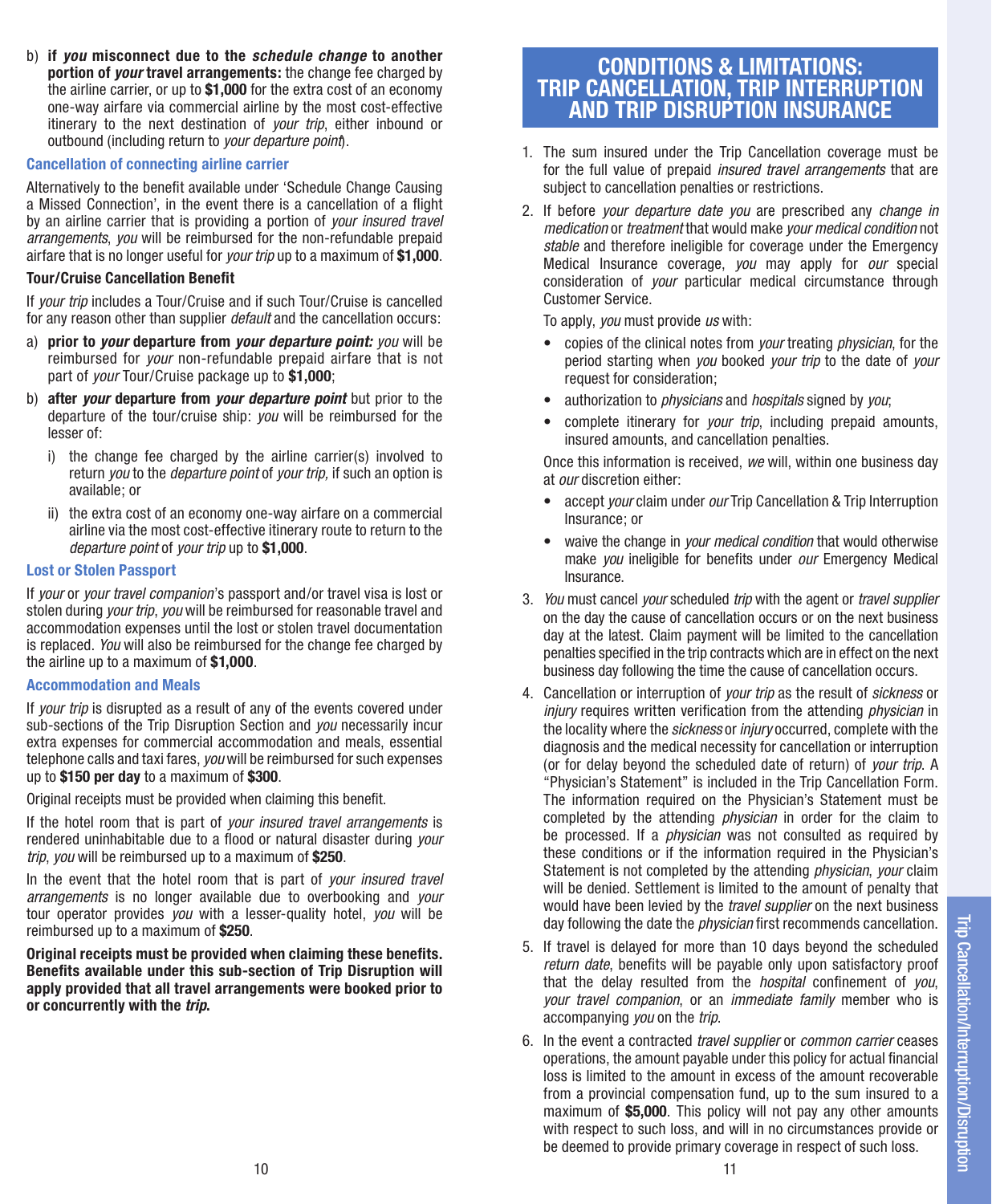*Our* **maximum aggregate liability under this policy and all other policies issued by** *us,* **as a result of the financial** *default* **of any one contracted** *travel supplier,* **is \$1,000,000 regardless of the number of claims. Where the aggregate eligible claims exceed this limit, the eligible claims will be reduced on a pro rata basis.**

 *Our* **maximum aggregate liability under this policy and all other policies issued by** *us* **under this benefit is limited to \$5,000,000 per calendar year regardless of the number of incidents of** *default* **of contracted** *travel suppliers.* **Where the aggregate eligible claims in a calendar year exceed this limit, the eligible claims will be reduced on a pro rata basis and will be paid after the end of the calendar year. In the event the bankruptcy or insolvency occurs prior to departure, the maximum payable to** *you* **will be the non-refundable prepaid travel expenses; after departure, the maximum payable to** *you* **will be the unused portion of prepaid non-refundable travel expenses.**

- 7. If *your insured travel arrangements* were made via the internet, the benefits under Delay and Schedule Change will apply provided *your* booked travel arrangements meet these criteria: domestic airline connectors must be at least **two (2) hours** and at least **four (4) hours** if the connection involves an international connection or trans-border connection. With respect to mixed connections (such as airline connecting to a land tour or cruise or any other landbased connection), the scheduled time between arrival at the scheduled tour or cruise departure city and the scheduled tour or cruise departure must be at least **eight (8) hours**.
- 8. *Your* claim for non-refundable prepaid travel arrangements or extra cost incurred as a result of Trip Cancellation, Trip Interruption or Trip Disruption must be substantiated with the following documentation (delay in providing the required information may delay the settlement of the claim and failure to provide the required documentation may invalidate or reduce the amount of *your* claim):
	- a) in the case of Delay or Schedule Change Causing a Missed Connection, written verification from the delayed connecting *common carrier* or the connecting *common carrier* effecting the *schedule change* stating the reason for the delay/*schedule change* and the period of the delay;

*You* must also provide *your* detailed itinerary of the travel arrangements originally booked which must confirm that ample connection times were allowed for each leg of the travel;

- b) verification from the connecting *common carrier*, cruise line or tour operator of their cancellation;
- c) verification from *your* tour operator or cruise ship company of their cancellation or *schedule change*;
- d) originals of unused transportation tickets, original invoice from the travel provider, official receipts for the return transportation and receipts for hotel and accommodation expenses;
- e) in all other cases *you* must provide to *us*, documentary evidence of the risk that is the cause of *your* cancellation, interruption or disruption, such as a death certificate, medical report, police report, court documents or other such corroborating documents;
- f) if *your* cancellation/interruption coverage was purchased as *Topup* coverage to complement travel insurance coverage that is in effect through another insurer, *you* must first claim under the other insurer's plan before making a claim under this insurance.
- 9. Any amount payable under this section will be reduced by any amount recoverable from another source (including but not limited to alternatives or replacement travel options offered by airlines, tour operators, cruise lines and any other *travel supplier*) for the same cause.
- 10. Any liability under this benefit is subject to *you* not being aware, at the time of purchasing this policy, of any event that could reasonably prevent *you* from making the *trip* as booked.

# **EXCLUSIONS: TRIP CANCELLATION, TRIP INTERRUPTION AND TRIP DISRUPTION INSURANCE**

### **This policy does not cover and no benefit is payable for any claim arising from:**

- 1. *Your* or *your travel companion's* knowledge at time of booking or application for this insurance of any reason why the *trip* might be cancelled or abandoned.
- 2. Cancellation/interruption claims caused by a *medical condition* that arises during *your* period of coverage and:
	- a) for which a *physician* had advised against travel; or
	- b) for which *you* had travelled with the intention of obtaining medical *treatment*; or
	- c) for which *you* had received a notice of a terminal prognosis prior to travel; or
	- d) which had produced medical symptoms which would have caused an ordinarily prudent person to seek medical advice.
- 3. Travel for the purpose of visiting a person suffering from a *medical condition* and the *medical condition* (or ensuing death) of that person is the cause of Cancellation or Interruption of the *trip*.
- 4. Travel arrangements and expenses or losses related to travel arrangements not insured by this policy.
- 5. Losses that arise from missed connections or travel delay if there was insufficient connection time allowed under the originally booked travel arrangements.
- 6. Expenses incurred as the result of inadequate or invalid passport, visa or other documentation required by countries included in *your* travel arrangements.
- 7. *Your* inability to obtain the accommodations desired or *your* aversion to the *trip* or to the transportation.
- 8. *Default* by *your travel supplier* where:
	- i) at the time of booking the *travel supplier* was in receivership, insolvent or bankrupt or had sought protection from creditors under any bankruptcy, insolvency or similar legislation;
	- ii) the *default* is by a travel agency, agent or broker;
	- iii) the loss *you* incur is recoverable from any compensation plan or fund covering *default* by a *travel supplier* in *your* province or territory of residence in Canada; or
	- iv) the *travel supplier* is a United States of America airline, except when the airline tickets are issued by a tour operator and are one component of an inclusive package.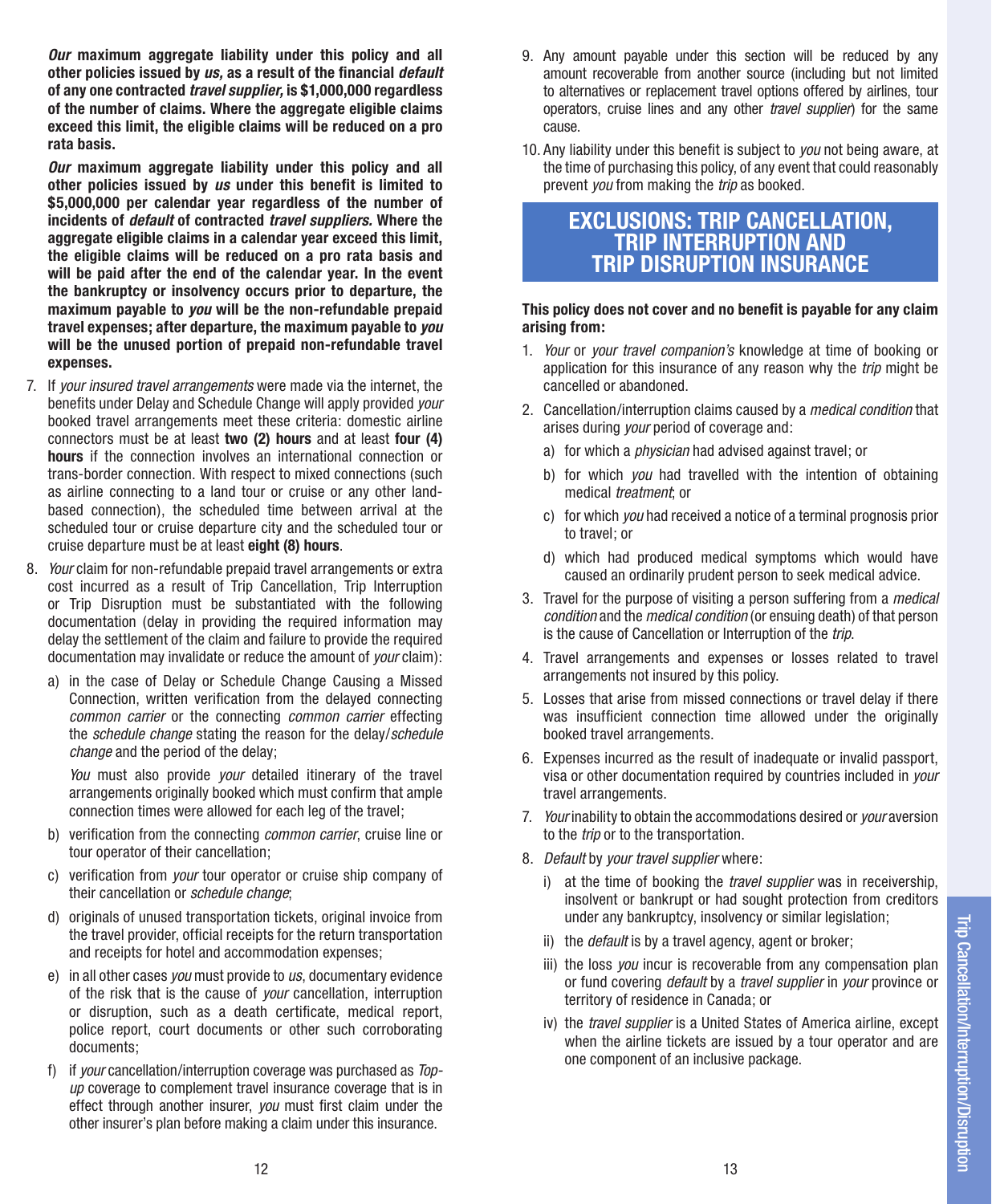# **EMERGENCY MEDICAL INSURANCE**

If *you* incur eligible covered expenses during the period of coverage as the result of an *emergency sickness* or *injury*, *we* will pay the *reasonable and customary* charges in excess of any amount payable under *your government health insurance plan* for such eligible expenses, up to the amount specified for any service subject to the overall maximum amount of **\$1,000,000.**

Benefit payments under this policy will be coordinated with benefits available to *you* under any other type of insurance or prepaid plan, so that reimbursement from all sources will not exceed 100% of the eligible expenses incurred. In any event, coverage and benefits will cease immediately upon *your* arrival back to *your* province or territory of residence in Canada.

### **Eligible expenses shall consist of charges for:**

- 1. **Emergency Hospital Services:** *Hospital* room and board charges or charges for an intensive care room. Alternatively the services of private duty nursing, performed by a registered nurse (R.N.) other than a relative, when ordered in writing by the attending *physician* expressly in lieu of hospitalization and arranged by the Assistance Centre. If *you* are on a cruise ship and are unable to pay directly as required by the cruise ship medical provider, the Assistance Centre will make arrangements for direct billing of covered expenses, where possible, on *your* behalf.
- 2. **Emergency Medical Services:** Services by a *physician* or surgeon when necessary to provide *treatment* due to an *emergency*.
- 3. **Diagnostic Services:** Diagnostic laboratory procedures and x-rays when necessitated by an *emergency* provided prior approval is obtained by contacting the Assistance Centre.
- 4. **Prescription Drugs:** Drugs and/or medications that are required to treat an *emergency*, provided they are obtained on the written prescription of a *physician* and dispensed by a licensed pharmacist. This includes the replacement cost of *your* drugs or medications that are lost, stolen or damaged during *your trip* to the lesser of **\$50** or the amount of medication required for the balance of *your trip*. Charges for vitamins, vitamin preparations, over-the-counter drugs or medications, contraceptives or birth control are not covered.
- 5. **Medical Equipment:** Rental or purchase of durable medical equipment for therapeutic purposes only, when necessitated by a medical *emergency*, provided prior approval is obtained by contacting the Assistance Centre.
- 6. **Emergency Dental Treatment:** Services of a licensed dentist or dental surgeon at *your* destination, when required to repair natural or permanently attached artificial teeth which are damaged due to an accidental blow to the head or mouth.

Up to **\$1,500** will be reimbursed for continuing dental *treatment* following *your* return to Canada, provided the *treatment* is related to the accidental blow to the head or mouth and the expenses are incurred within 180 days after the date of the accident.

In the event that *you* require *emergency* dental *treatment* to relieve acute pain and suffering that is unrelated to an accidental blow to the head or mouth, up to **\$300** will be payable.

- 7. **Emergency Paramedical Services:** Services of a chiropractor, chiropodist, physiotherapist, osteopath or podiatrist when medically necessary as the result of an *emergency*, up to a maximum of **\$300** per category of practitioner. Excluded are charges for general examinations for "checkup" purposes, cosmetic treatments, or services performed by an *immediate family* member.
- 8. **Ground Ambulance:** Ground ambulance services to the nearest appropriate *hospital* or medical service provider when necessary due to a medical *emergency*. If an ambulance was medically necessary but not available, expenses will be reimbursed for local taxi fares. If local taxi services are required to get to and from the nearest medical service provider for an *emergency*, expenses will be reimbursed up to **\$100**.
- 9. **Emergency Medical Evacuation/Return Home:** If, in the event of a medical *emergency*, *our* medical advisors and/or the Assistance Centre in consultation with *your* local attending *physician* determine that *you* should be transported to another *hospital* or back to *your* province or territory of residence in Canada for necessary medical *treatment*, the Assistance Centre will arrange for transportation under proper medical supervision and *we* will pay expenses for the following:
	- a) the extra cost of one-way economy transportation via the most cost effective itinerary back to *your* province or territory of residence in Canada. This benefit will extend to cover the cost of an airline seat upgrade if determined medically necessary and arranged by the Assistance Centre; or
	- b) a stretcher fare on a commercial flight via the most costeffective itinerary back to *your* province or territory of residence in Canada, if a stretcher is medically necessary, and the round-trip economy class airfare via the most costeffective itinerary, plus the reasonable fees and expenses for a qualified medical attendant to accompany *you*, when an attendant is medically necessary or required by the airline; or
	- c) air ambulance transportation, when appropriate and consistent with the diagnosis, is medically necessary and could not be omitted without adversely affecting *your* condition or quality of medical care.

### **Emergency Medical Evacuation/Return Home services under this section must be approved and arranged in advance by contacting the Assistance Centre.**

- 10.**Accommodation and Meals:** Up to **\$350 per day** (24 hours) to a maximum of **\$3,500** for commercial accommodation and meals, essential telephone calls, taxi fares or *rental vehicle* charges in the event *you* are relocated to receive *emergency* medical *treatment* or delayed beyond the scheduled *return date* due to a *sickness* or *injury* to *you*, *your travel companion* or an *immediate family* member who is accompanying *you* on the *trip*. The claim must be supported by original receipts and the attending *physician's* written diagnosis of the *sickness* or *injury*.
- 11. **Visit To Bedside:** Travel and accommodation expenses incurred for one relative or close friend to visit at *your* bedside due to a critical *sickness* or *injury*, or when the attending *physician* states in writing that it is necessary for someone to travel to, remain with, and/or escort *you* back to *your* province or territory of residence in Canada, provided prior written approval is obtained by contacting the Assistance Centre.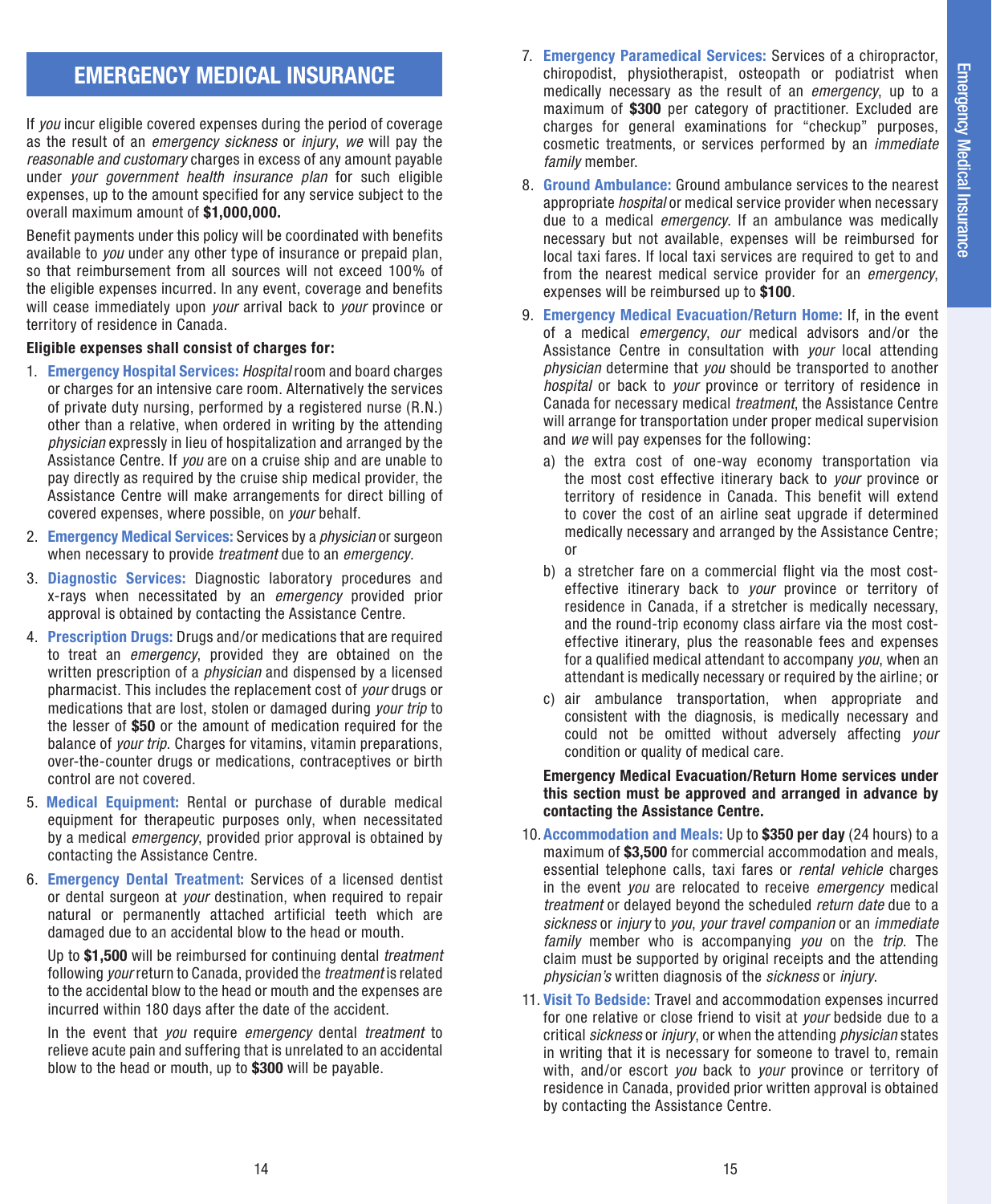*You* will be reimbursed for:

- a) the round-trip economy transportation via the most costeffective itinerary for someone to be with *you*; plus
- b) up to **\$500** for commercial accommodation and meals.

If the Assistance Centre must arrange for a visit to bedside, Emergency Medical Insurance will be automatically extended under the same terms and limitations of this policy (subject to meeting the eligibility requirements of the policy) to cover such relative or close friend until *you* are medically fit to return home.

- 12. **Return & Escort of Children:** If *you* are admitted to *hospital* for more than 24 hours due to an *emergency*, or *you* must return to Canada due to an *emergency medical condition* covered by this policy, *children* **or** grandchildren travelling with *you* during *your trip* or who had joined *you* during *your trip* will be returned to Canada and reimbursement will be made for:
	- a) the extra cost of one-way economy transportation via the most cost-effective itinerary to return the *children* **or** grandchildren back to their province or territory of residence in Canada; and
	- b) the round-trip economy transportation and overnight hotel accommodation for the services of an escort, if required.
- 13.**Return of Travel Companion:** If *your travel companion* is prevented from returning by means of originally scheduled transportation due to *your* death or medical evacuation, expenses will be reimbursed for the extra cost of one-way economy transportation via the most cost-effective itinerary to return *your travel companion* back to his/her province or territory of residence in Canada.
- 14. **Travel Expenses Due to Repatriation of Travel Companion:** If *you* are prevented from returning by means of *your* originally scheduled transportation due to the death or medical evacuation of *your travel companion*, *you* will be reimbursed for the extra cost of one-way economy transportation via the most costeffective itinerary back to *your* province or territory of residence in Canada.
- 15.**Repatriation:** The reasonable costs actually incurred for preparing and returning *your* body or ashes to *your* province or territory of residence in Canada; or up to **\$5,000** for burial or cremation in the place where the death occurs. Expenses for a headstone, casket and/or funeral service charges are not covered.
- 16.**Identification of Remains:** The round-trip economy transportation via the most cost-effective itinerary to transport one relative or close friend to the place where *your* remains are located, plus up to **\$450** for commercial accommodation and meals, when someone is legally required to identify *your* remains before the body is released; provided prior written approval is obtained by contacting the Assistance Centre.

Emergency Medical Insurance will be automatically extended under the same terms and limitations of this policy (subject to meeting the eligibility requirements of the policy) to cover such relative or close friend during the period required to identify *your* remains but for not more than 3 business days.

17. **Vehicle Return:** The reasonable costs incurred for returning *your vehicle* to *your* residence or the nearest appropriate rental depot when *you* are unable to do so due to an *emergency*.

- 18.**Hospital Allowance:** If *you* are hospitalized for 48 hours or more, *we* will reimburse *you* up to \$50 per day, to a maximum of \$500 for *your* incidental expenses (telephone calls, television rental, etc.) while *you* are in the *hospital*.
- 19.**Baggage Repatriation:** In the event of an *emergency*, and the Assistance Centre is arranging to return *you* to *your* province or territory of residence in Canada, if there is insufficient space to accommodate *your* baggage and/or personal effects aboard the transport provided, *we* will reimburse *you* up to **\$200** to cover the cost of shipping *your* baggage and/or personal effects to the original *departure point* of *your trip*.
- 20.**Child Care Cost:** *We* will reimburse *you* up to **\$50** per day to a maximum of **\$500** for professional *child* care costs in the event *you* are relocated to receive *emergency* medical *treatment* or delayed beyond the scheduled *return date* due to *your sickness* or *injury*. Receipts from the professional *child* care provider will be required.

# **CONDITIONS & LIMITATIONS: EMERGENCY MEDICAL INSURANCE**

- 1. **In the event of an** *emergency* **which requires assistance, medical** *treatment* **or admission to** *hospital***,** *you* **must call the Assistance Centre immediately at 1 877 251-4517 toll-free from the USA and Canada or +1 (519) 251-7423 collect where available, prior to** *treatment* **or admission to** *hospital* **or within 24 hours after a life or organ threatening** *emergency***, unless**  *you* **are unconscious or physically unable. If faced with such inability, as an alternative, someone else (family member,**  *travel companion***,** *hospital* **or medical staff) must call on** *your* **behalf. If** *you* **do not contact the Assistance Centre within the time specified,** *you* **will be responsible for paying 25% of any eligible expenses incurred.**
- 2. If *you* experience a medical *emergency* during *your trip*, the Assistance Centre must be notified and, in consultation with its medical advisors and the local attending *physician*, reserves the right to return *you* to Canada prior to any *treatment* or following *emergency treatment* or *your* admission to *hospital* for a *sickness* or *injury*, if on medical evidence *you* are able to return to Canada without endangering *your* life or health. If *you* elect not to return to Canada following the medical advisor's recommendation to do so, any expenses incurred for continuing *treatment* performed outside Canada with respect to such *emergency* will not be covered and all coverage and benefits under this policy will cease.
- 3. If *you* are not covered under a *government health insurance plan* for the entire duration of *your trip*, reimbursement for eligible expenses incurred will be limited to a maximum of **\$25,000**.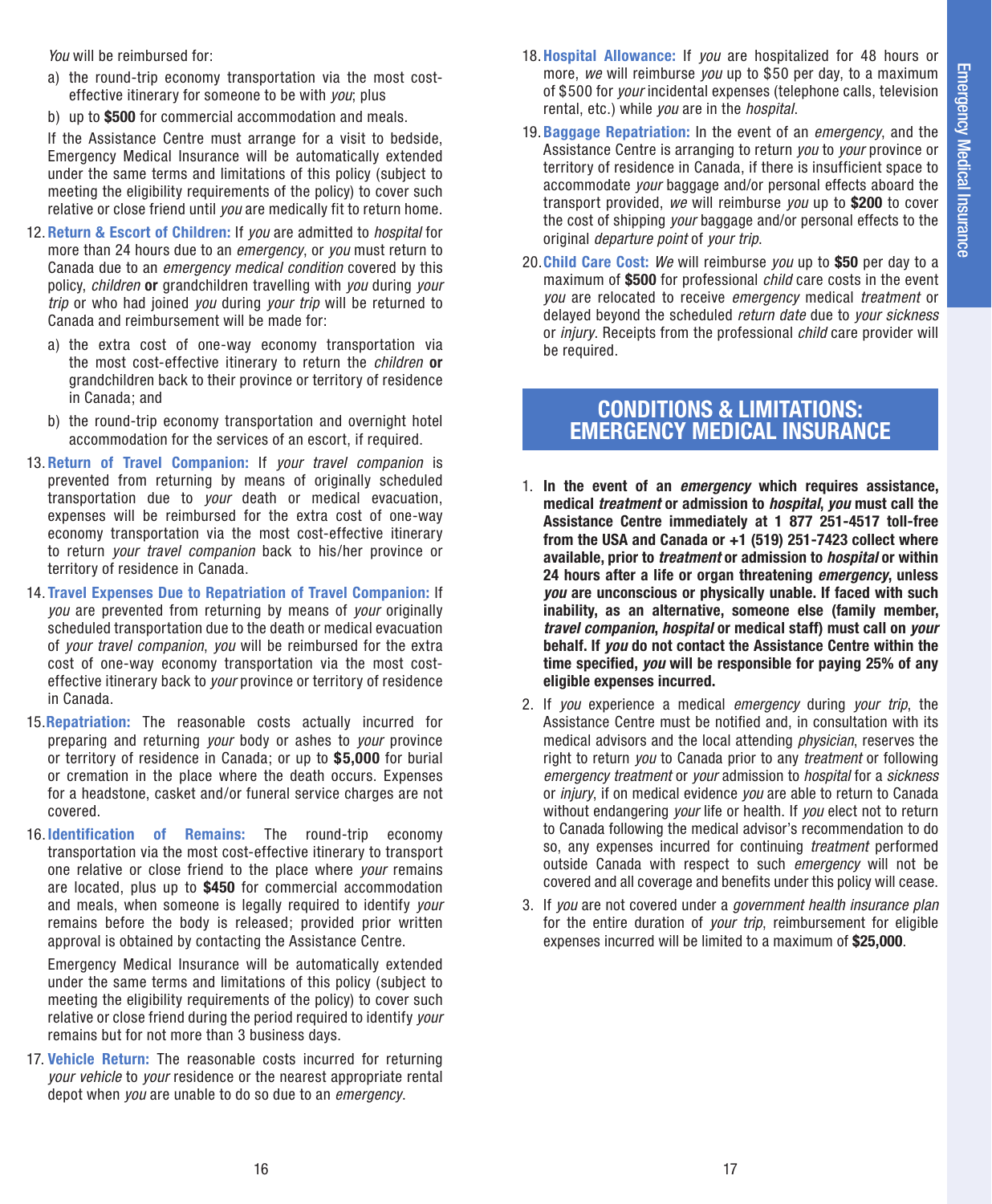Travel Accident Insurance

Travel Accident Insurance

# **EXCLUSIONS: EMERGENCY MEDICAL INSURANCE**

### **This insurance does not cover and no benefits will be payable for:**

- 1. A *pre-existing condition* or related *medical condition* which was not *stable* during the **3-month** period before *your effective date*.
- 2. Any *medical condition* for which it was reasonable to expect, before *you* left home, that *you* would need *treatment* during *your trip*.
- 3. Any *emergency* when, prior to the purchase date, *you* had not met all of the eligibility requirements (if applicable).
- 4. Expenses incurred for medical care or services where the *trip* was undertaken contrary to medical advice or after receiving notice of a terminal prognosis.
- 5. Any *treatment*:
	- a) not required for the immediate relief of acute pain and suffering;
	- b) which can reasonably be delayed until *you* return to *your* province or territory of residence in Canada;
	- c) which *you* elect to have rendered or performed outside *your* province or territory of residence in Canada following *emergency treatment* for unexpected *sickness* or *injury*, and which on medical evidence would not prevent *you* from returning to *your departure point* prior to such *treatment* being performed; or
	- d) for follow-up *treatment*, a *medical condition* that occurs or reoccurs or subsequent *emergency treatment* or hospitalization for a *medical condition* or related *medical conditions* for which *you* had received *emergency treatment* during *your trip*.
- 6. Any cosmetic, investigative and/or elective surgery or *treatment,*  and/or any expenses that arise as a result of complications from such surgery or *treatment*.
- 7. Transplants, including but not limited to, organ transplants or bone marrow transplants.
- 8. Expenses incurred whereby this policy was purchased specifically to obtain *hospital* or medical *treatment* outside *your* province or territory of residence in Canada whether or not recommended by a *physician*.
- 9. The cost of replenishing any drugs or medications that were in use on *your departure date* or for the maintenance of any course of *treatment* that commenced prior to *your departure date* unless the replacement is required to replace *your* eligible drugs or medications that were damaged, lost or stolen during *your trip*.
- 10. Preventive medicines, inoculations, birth control pills or devices, vitamins, vitamin preparations and over-the-counter drugs or medications.
- 11. Any person who is less than 30 days old on *your effective date*.
- 12. Unless prior approval is provided by contacting the Assistance Centre, any *emergency* air transportation; surgery; MRI; CAT Scan; cardiac procedures including but not limited to cardiac catheterization, angioplasty surgery.

If *you* are not eligible for coverage in accordance with the eligibility requirements on the date of *your* application, *we* will declare *your* coverage null and void from inception and no benefits will be payable.

# **Limitation on Assistance Centre Services**

*We* and/or the Assistance Centre reserve the right to suspend, curtail or limit services in any area or country in the event of:

- a) rebellion, riot, military uprising, war; or
- b) labour disturbances, strikes; or
- c) nuclear accidents, acts of God, or refusal by the authorities in the country where assistance is required, to permit the delivery of such services.

The Assistance Centre will use its best efforts to provide services to the best of its ability during any such occurrence.

The Assistance Centre's obligation to provide services described in this policy is subject to the terms, conditions, limitations and exclusions set out in this policy. The medical professional(s) suggested or designated by *us* or the Assistance Centre to provide services in accordance with the benefits and terms of this policy are not employees of *us* or the Assistance Centre.

Therefore, neither *we* nor the Assistance Centre shall be held responsible or liable for any negligence or other acts or omissions on their part, nor for the availability, quality, quantity or results of any *treatment* or service *you* may receive or *your* failure to obtain or receive any *treatment* or service.

# **TRAVEL ACCIDENT INSURANCE**

If *you* sustain a covered *injury*, during the period of coverage, which results in a covered loss described herein within 12 consecutive months of a covered accident, *we* will pay the applicable benefit. *Our* liability shall not exceed the sum insured of up to **\$25,000** for Air Flight Accident or up to **\$10,000** for Worldwide Accident.

1. **Air Flight Accident:** Accidental death, loss of limb(s) or sight resulting from an *injury* sustained while riding as a passenger, boarding or alighting from a flight of an aircraft for which tickets have been issued prior to departure and operated by a licensed airline maintaining published schedules, or chartered airline, or airport limousine or bus or surface *vehicle* substituted by the airlines. Aircraft must be properly licensed, fixed-wing, and multi-engined, having an authorized take-off weight of not less than 4,536 kg (10,000 lbs.).

This benefit covers only air travel for a single *trip* for which tickets were issued and/or purchased prior to the date of application. No coverage is provided for travel on any flight that is purchased after the date of application, unless a separate application is made and the appropriate premium paid. For the purposes of this benefit, a single *trip* means air travel arrangements which were booked and paid for on or prior to the date of *your* application and which form part of *your* travel itinerary as of such date.

Accidental death, loss of limb(s) or sight resulting from an *injury* sustained while riding as a passenger, boarding or alighting from a conveyance provided by a *common carrier* used primarily for passenger service, such as a taxi, train or boat while making a connection with a covered flight.

2. **Worldwide Accident:** Accidental death, loss of limb(s) or sight resulting from an *injury* sustained during the period of coverage not resulting from incidents described in item 1 above.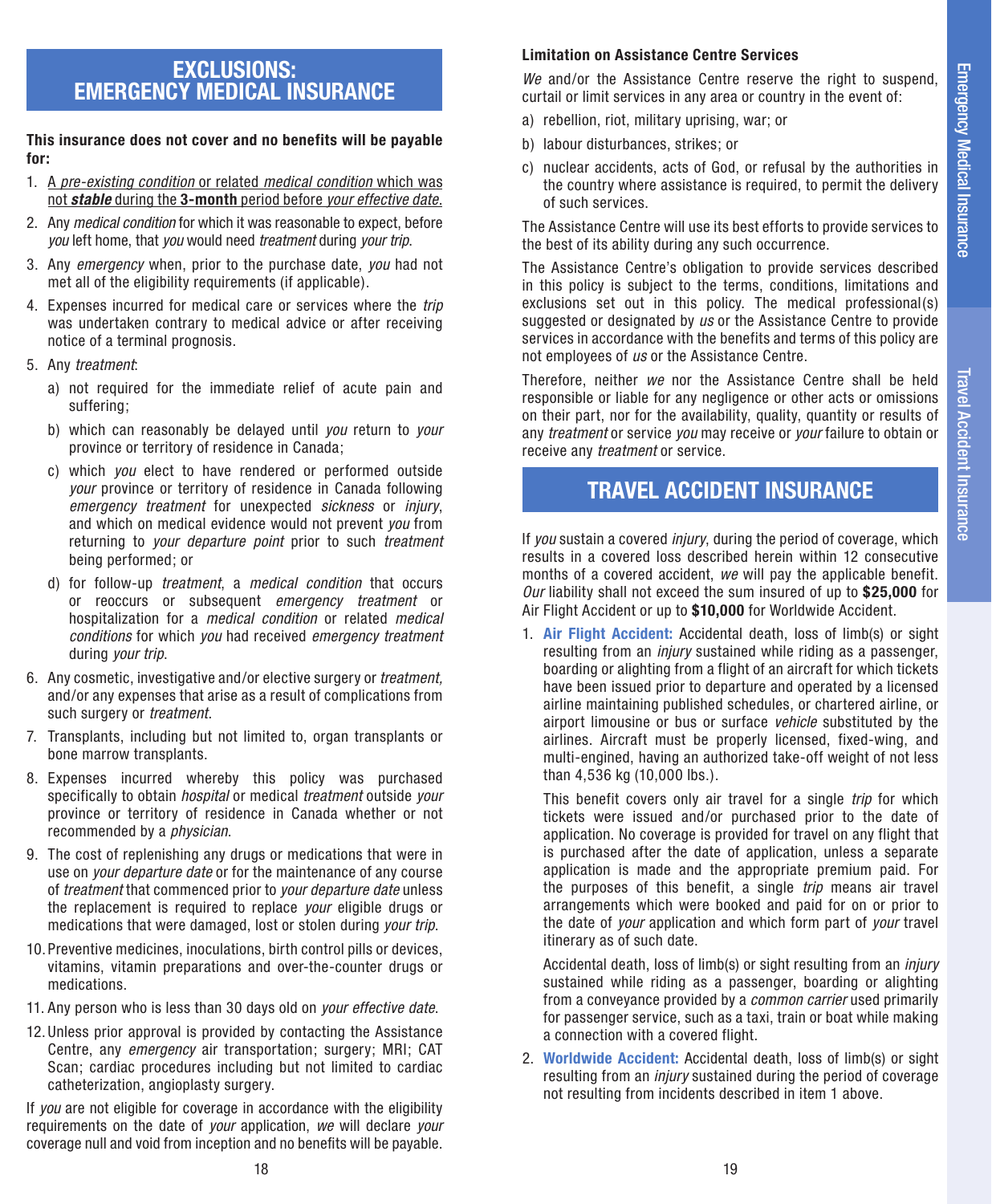### **Covered Loss:**

- Accidental Death.
- Loss of Limb(s) must be a complete and permanent physical separation of a hand at or above the wrist or of a foot at or above the ankle.
- Loss of Sight must be an irrecoverable loss of the entire sight of one or both eyes.

### **Benefit Payable:**

- a) **100%** of the sum insured in the event of death or loss of limbs (two or more) or loss of sight of both eyes.
- b) **50%** of the sum insured in the event of loss of limb or loss of sight in one eve.

If *you* suffer more than one of the above stated losses as the result of one *injury*, *our* liability shall be limited to the amount payable for one loss.

**Disappearance:** If *your* body is not found within one year after the date of disappearance as a result of the sinking or destruction of the conveyance in which *you* were riding at the time of the covered accident and under such circumstances as would be covered, then it will be presumed that *you* have died an accidental death and *we* will pay the applicable benefit.

**Limitation of Liability and Aggregate Limit:** The maximum aggregate amount of Travel Accident Insurance for which *you* can be covered under this policy and all other Travel Accident Insurance policies issued by *us* is limited to **\$1,000,000**. Any amount purchased in excess of this amount will be void and the premiums paid for it will be refunded.

*Our* maximum aggregate liability under this policy and all other Travel Accident Insurance policies issued by *us* with respect to any one aircraft accident is limited to **\$25,000,000**, which will be shared proportionately among all claimants entitled to claim. In addition, *our* maximum aggregate liability under this policy and all other Travel Accident Insurance policies issued by *us* under this benefit with respect to more than one aircraft accident occurring during a calendar year is limited to **\$25,000,000**.

# **EXCLUSIONS: TRAVEL ACCIDENT INSURANCE**

### **This insurance does not cover and no benefit is payable for any death, loss or disablement arising from:**

- 1. Disease or any physical defect, infirmity or *sickness* which existed prior to the commencement of the *trip*.
- 2. Injuries sustained while parachuting or sky-diving during the *trip*.

# **BAGGAGE AND PERSONAL EFFECTS INSURANCE**

If *your* baggage and/or personal effects are lost, stolen or damaged during *your trip*, *we* will, at *our* option, reimburse *you* by payment, replacement or repair, after making proper allowance for wear and tear or depreciation, up to **\$500** per *trip*.

The maximum amount payable under this benefit for any one item shall not exceed the original purchase price made for the item or up to **\$300** for any one item (or set of items).

In addition, if *your* driver's licence and/or birth certificate is lost or stolen, up to a total of **\$50** will be reimbursed to replace these items.

### **Passport & Travel Visa Replacement**

If *your* passport and/or travel visa is lost or stolen during *your trip*, *you* will be reimbursed for the *reasonable and customary* cost for a replacement passport and/or travel visa, and up to **\$200** with respect to travel and commercial accommodation expenses actually incurred while waiting to receive the replacement passport and/or travel visa during *your trip* or after *you* return home.

### **Delayed Luggage**

Notwithstanding Exclusion (6) of this Section, if *you* are deprived of *your* checked luggage for at least **10 hours** due to delay or misdirection while in transit and before returning to *your departure point* of *your trip*, *we* will reimburse *you* up to **\$100** for the emergency purchase of essential items of personal clothing, necessary toiletries and up to **\$150** for the rental cost of sporting equipment if the purpose of *your trip* was to participate in a sporting event and *your* sporting equipment was included in the delayed checked baggage.

Written proof from the travel company or airline of the delay or misdirection must be submitted with any claim along with original receipts for such purchases.

### **Delayed Wheelchair**

If there is a delay or misdirection of *your* wheelchair for at least **10 hours** by the *common carrier* while en route and before returning to *your departure point* of *your trip*, *you* will be reimbursed up to **\$100** for the rental of a like device for use during *your trip*. Written verification of the delay or misdirection must be obtained from the *common carrier* or airline and submitted along with original receipts when claiming under this benefit.

# **CONDITIONS & LIMITATIONS: BAGGAGE AND PERSONAL EFFECTS INSURANCE**

### **In order for a claim to be eligible under this benefit:**

- 1. *Your* period of coverage must not be less than the total period commencing from the date of departure from Canada and ending with the date of *your* return to Canada.
- 2. *You* must not leave property unattended in a public place or in an unlocked and unattended *vehicle* or building.
- 3. *You* must act in a prudent manner and exercise all reasonable care for the safety, security and supervision of the property at all times.
- 4. *You* must endeavor to minimize any loss and not abandon any damaged property.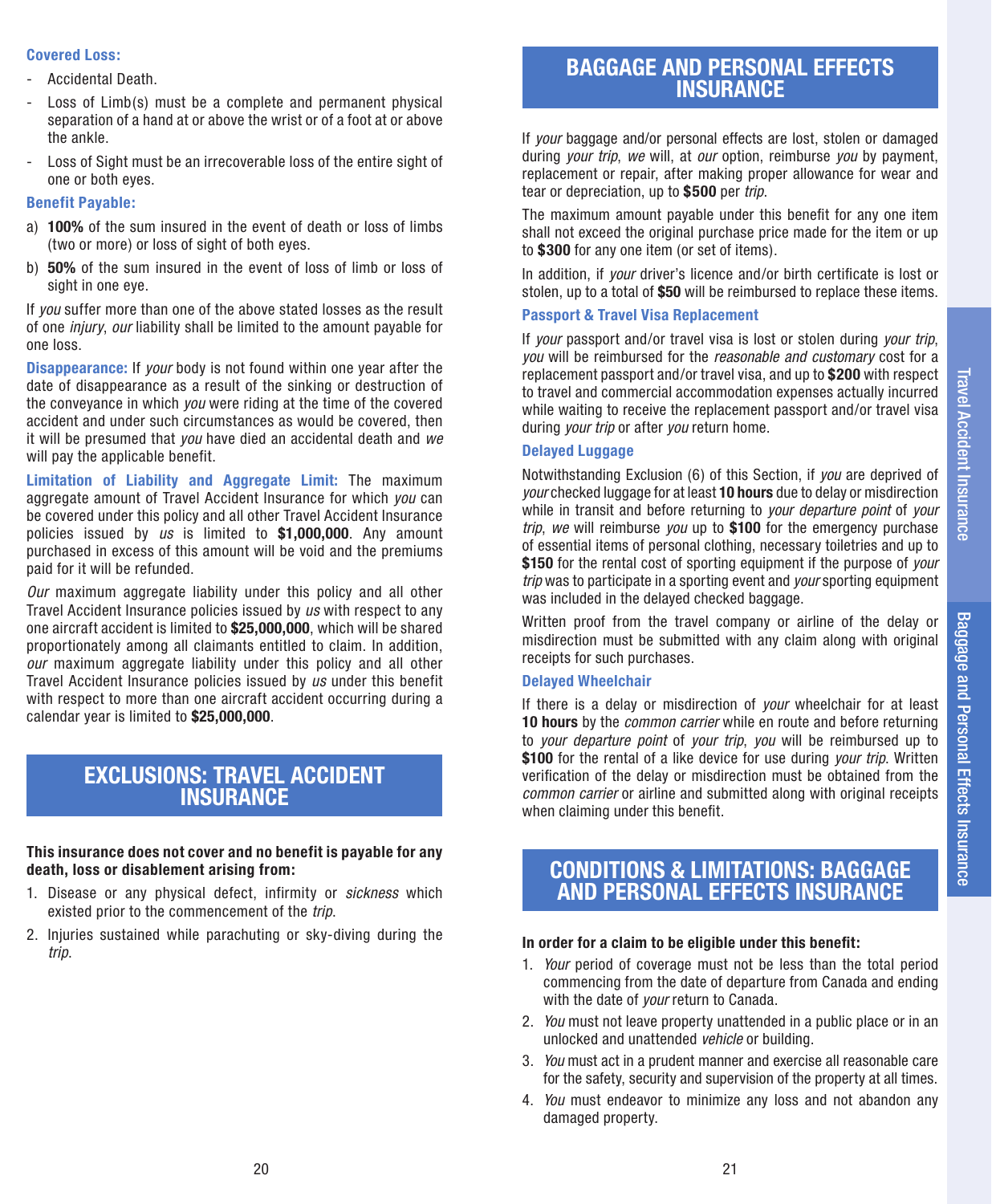- 5. *You* must notify the police promptly, or if the police are not available, the hotel manager, tour guide or transportation authorities of any loss due to theft, burglary, robbery, malicious mischief, disappearance or loss, and obtain written verification of the loss.
- 6. *You* must provide a police report showing forcible entry when loss is due to break-in of a *vehicle*.
- 7. *You* must provide proof of ownership and receipts for each item being claimed.

Failure to comply with these requirements may result in the loss of *your* right to claim for property lost, stolen or damaged.

# **EXCLUSIONS: BAGGAGE AND PERSONAL EFFECTS INSURANCE**

### **This insurance does not cover and no benefit is payable for any loss arising from:**

- 1. Theft or loss not reported immediately to the police or carriers and failure to obtain a written report from the police or carriers to substantiate the loss.
- 2. Baggage or personal effects left unaccompanied or left in an unattended *vehicle* which was not locked in the trunk, or baggage or personal effects shipped under a freight contract.
- 3. Wear and tear, depreciation, mechanical or electrical breakdown or deterioration, pre-existing defect or flaw, dampness of atmosphere or extremities of temperature.
- 4. Breaking or scratching of fragile articles (other than cameras or binoculars) unless caused by fire or accident to the *vehicle* in which they are being carried.
- 5. Lost, damaged or stolen money, bonds, coupons, stamps, negotiable instruments, deeds, manuscripts, securities of any kind, bullion, precious metals, traveller's samples, tools of trade, or any containers used to transport such items or parts thereof.
- 6. Confiscation, detention, requisition or destruction by Customs or other authorities, or delay except as covered under Delayed Luggage.
- 7. Any amount in excess of the maximum specified in the Schedule of Benefits for any one item.
- 8. Animals, self-propelled conveyances of any kind or their equipment, bicycles unless checked as baggage with a *common carrier*, household effects, retainers, artificial teeth and limbs, non-prescription eyeglasses or contact lenses, cigarettes, alcohol, food, professional or occupational equipment or property, antiques and collectors' items, property illegally acquired, kept, stored or transported; sporting equipment, where such loss or damage is due to the use thereof.
- 9. Jewellery and cameras (including camera equipment) which is placed in the custody of a *common carrier*.
- 10. Loss in respect of articles specifically or otherwise insured on a valued basis by another insurer while this insurance is in effect.
- 11. Articles purchased while on the *trip* for personal use unless receipts are provided with *your* claim.
- 12. Any computer software or the restoration of any lost or corrupted data.

# **ACT OF TERRORISM COVERAGE**

Where an *act of terrorism* directly or indirectly causes *you* a loss for which benefits would otherwise be payable in accordance with the terms and conditions of this policy, this insurance will provide coverage as follows:

- For **Travel Accident Insurance** and **Baggage & Personal Effects Insurance**, benefits will be payable up to a maximum of **100%** of the sum insured for any eligible loss; and
- For **Trip Cancellation/Trip Interruption/Trip Disruption Insurance** and **Emergency Medical Insurance**, *we* will provide benefits to *you* for *your* covered expenses subject to the maximum shown in the benefits section and this provision;
- The benefits payable, as described directly above, are in excess of all other potential sources of recovery, including alternative or replacement travel options offered by airlines, tour operators, cruise lines and any other *travel supplier* and other insurance coverage (even where such other coverage is described as excess) and will only become available after *you* have exhausted all such other sources.

Any benefits payable pursuant to *our* **Trip Cancellation/Trip Interruption/Trip Disruption Insurance** and **Emergency Medical Insurance** shall be subject to an overall maximum aggregate payable limit relating to all in-force travel policies issued by *us*, including this policy. If total claims otherwise payable for a type of coverage under all travel policies issued by *us*, resulting from one or more *acts of terrorism* occurring within an applicable time period, exceed this maximum aggregate payable limit, then the amount paid on each claim shall be reduced on a pro rata basis so that the total amount paid in respect of all such claims shall be the maximum aggregate payable limit.

Coverage is only available for up to two (2) *acts of terrorism* within a calendar year and the maximum aggregate payable limit for each *act of terrorism* is:

| <b>Type of Insurance Coverage</b>                         | <b>Maximum Aggregate for</b><br>Each Act of Terrorism (CDN\$) |
|-----------------------------------------------------------|---------------------------------------------------------------|
| Trip Cancellation/ Trip Interruption<br>/ Trip Disruption | \$2,500,000                                                   |
| <b>Emergency Medical</b>                                  | \$35,000,000                                                  |

If, in *our* judgment, the total of all payable claims under one or more *acts of terrorism* may exceed the applicable limits, *your* prorated claim may be paid after the end of the calendar year in which *you* qualify for benefits.

### **EXCLUSION TO THIS TERRORISM COVERAGE PROVISION**

Notwithstanding any provision to the contrary within this policy or any endorsement thereto, this policy does not cover any liability, loss, cost or expense of whatsoever nature which is directly or indirectly caused by, resulting from, arising out of or in connection with any *acts of terrorism* perpetrated by or involving the utilization of biological, chemical, nuclear or radioactive means, regardless of any other cause contributing concurrently or in any other sequence to the liability, loss, cost or expense.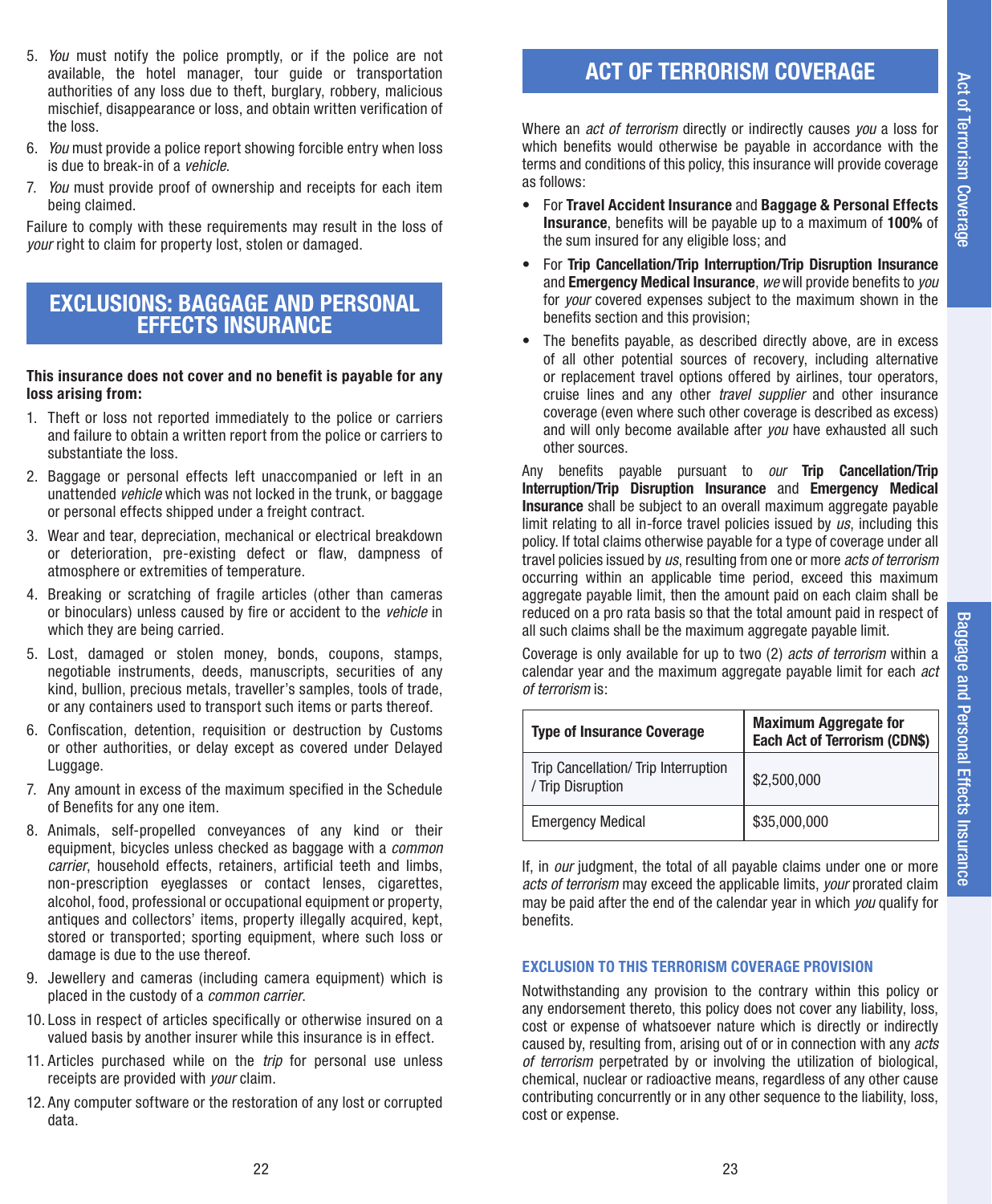# **GENERAL EXCLUSIONS**

### **Applicable to all sections of the Policy:**

This insurance does not cover and no benefit is payable for any claim arising from:

- 1. Consequential loss of any kind, including loss of enjoyment and financial loss not otherwise specifically covered under this policy.
- 2. *Your* participation in organized professional sporting activities, motorized racing or other speed contests, mountain-climbing which involves the ascent or descent of a mountain requiring the use of specialized equipment, including crampons, pickaxes, anchors, bolts, carabiners and lead or top-rope anchoring equipment, rock-climbing, underwater activities involving the use of self-contained underwater breathing apparatus (unless *you* hold an open water diving certificate), motorcycling (unless *you* hold a valid Canadian motorcycle driver's licence), mopeds (unless *you* hold a valid Canadian driver's licence), hang-gliding, spelunking, hunting, bungee jumping, or piloting an aircraft.
- 3. *Act(s) of terrorism* except as otherwise specifically provided in the Act of Terrorism Coverage Section of this policy.
- 4. Acts of war, invasion, foreign enemies, hostilities or warlike operations, whether war be declared or not, civil war, rebellion, revolution, insurrection, civil commotion assuming the proportion of or amounting to an uprising, military or usurped power.
- 5. Participation in armed forces training exercises or manoeuvres.
- 6. *Your* self-inflicted injuries, unless medical evidence establishes that the injuries are related to a mental health illness.
- 7. Any loss resulting from *your minor mental or emotional disorder.*
- 8. *Your* abuse of drug(s), medication(s), including over-the-counter medications, alcohol or other intoxicants, illicit drugs or any condition (including *your* death) resulting therefrom.
- 9. Any *injury you* sustain as a result of *your* driving a motor vehicle while *your* ability to drive is impaired by drugs or alcohol with an alcohol level of or more than 80 milligrams to 100 millilitres of blood as well as any condition (including *your* death) resulting from the *injury* so sustained.
- 10. a) *your* routine prenatal care;
	- b) *your* pregnancy, childbirth, any complication(s) related to *your* pregnancy or childbirth, when any such event, in any combination, happen(s) in the nine (9) weeks before or after the expected date of delivery;
	- c) *your* child born during *your trip*.
- 11. Deliberate termination of *your* pregnancy.
- 12. Any expenses incurred by or on behalf of any person not named as an insured on the *confirmation,* including but not limited to an infant born after the *effective date*.
- 13. Expenses which are recoverable or could have been recovered from any other source, including but not limited to any individual, group or prepaid employee insurance or private plan, credit card coverage or *government health insurance plan*.
- 14. *Your* commission of or attempt to commit any willful, criminal or malicious act.
- 15. Fraud, concealment, or deliberate misstatement in relation to any matter affecting this insurance or in connection with the making of any claim hereunder.
- 16. Any *medical condition you* suffer or contract in a specific country, region or city when a Government of Canada Travel Advisory, issued before *your effective date*, advises Canadians to avoid all or nonessential travel to that specific country, region or city. In this exclusion, "*medical condition*" is limited, related or due to the reason for the Travel Advisory.
- 17. Ionizing radiation or poisoning of people by nuclear, radioactive, chemical and/or biological substances that causes *sickness* or death from any nuclear fuel or waste which results from the burning of nuclear fuels; or the radioactive, toxic, explosive or other dangerous properties of nuclear machinery or any part of it.
- 18. If *your* insurance is purchased as *Top-up* coverage to another insurance coverage, any expenses related to a claim that occurred when the other insurance was in force.

# **DEFINITIONS**

When italicized, the following words are defined as:

Act(s) of terrorism means any activity that involves a threat to use or the actual use of violence or any dangerous or threatening act, or the use of force. Such act is directed against the general public, governments, organizations, properties or infrastructures, or electronic systems.

The intention of such activity is to:

- instill fear in the general public:
- disrupt the economy;
- intimidate, coerce or overthrow a sitting government or occupying power; and/or
- promote political, social, religious or economic objectives.

**Age** means *your* age at time of application.

**Change in medication** means the medication dosage, frequency or type has been reduced, increased, or stopped or new medication(s) has/have been prescribed.

**Exceptions:** the routine adjustment of Coumadin, Warfarin or insulin (as long as they are not newly prescribed or stopped) to test *your* blood levels; and a change from a brand-name medication to a generic brand medication of the same dosage.

**Child, children** means *your* unmarried, dependent son or daughter or *your* grandchild(ren) travelling with *you* or joins *you* during *your trip* and is either: i) under 21 years of *age,* ii) under 26 years of *age* if fulltime student; or iii) *your child* of any *age* who is mentally or physically disabled. In addition, for Emergency Medical Insurance, the *children* must be older than 30 days of *age.*

**Common carrier** means a conveyance (such as a bus, taxi, train, boat, airplane) which is licensed, intended and used to transport paying passengers.

**Confirmation** means the application for this policy, and any other documents confirming *your* insurance coverage once *you* have paid the required premium; and where applicable, includes the medical questionnaire and *your trip* arrangements. It may also include tickets or receipts issued by an airline, travel agent, tour operator, rental agency, cruise line or other accommodation or travel provider with whom *you* made arrangements for *your trip.*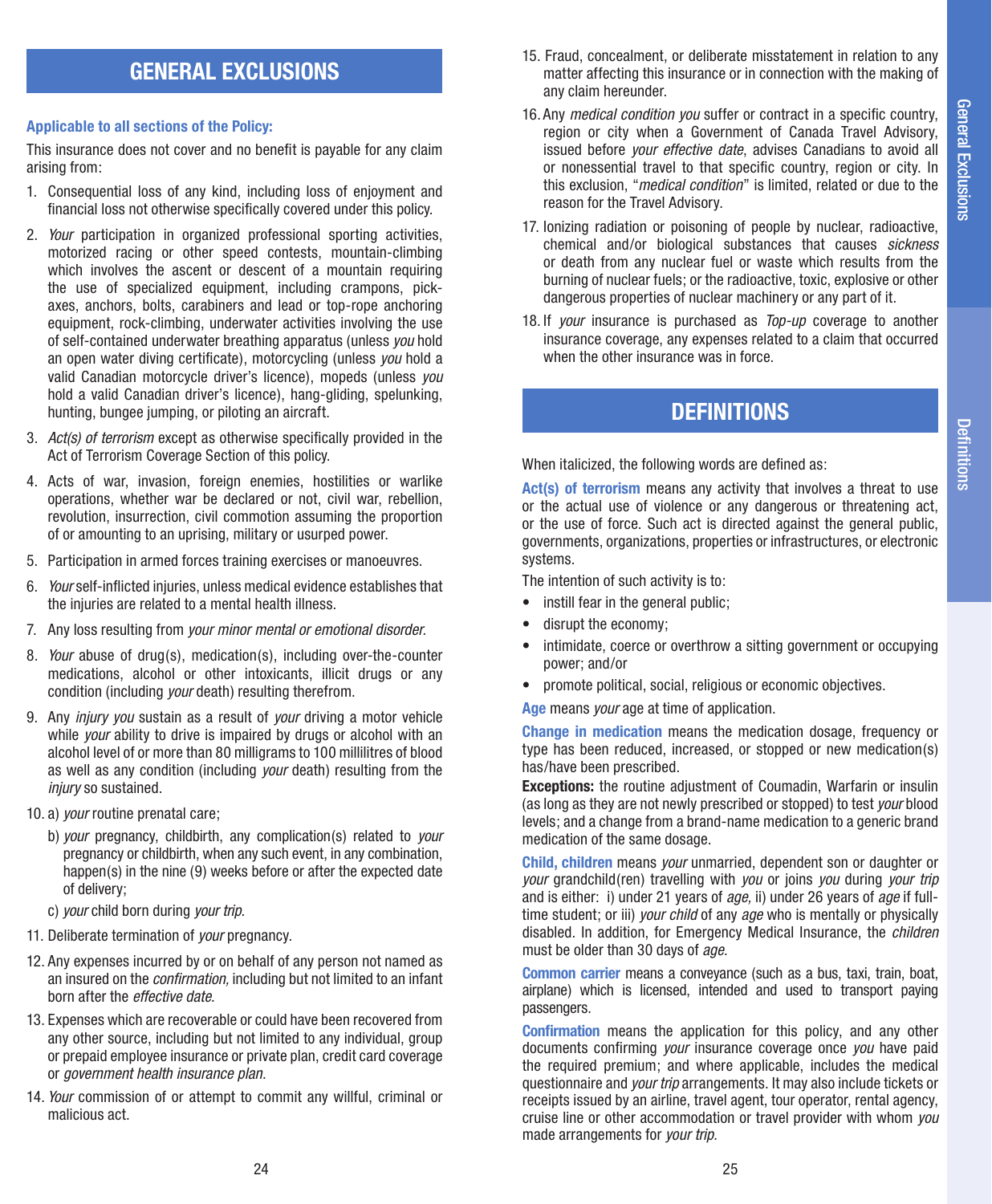Definitions Definitions

**Default** means the inability of a *travel supplier* to provide *travel services*  for which *you* have contracted with the *travel supplier*, because of complete or substantially complete cessation of business by the *travel supplier* resulting directly or indirectly from bankruptcy or insolvency thereof.

**Departure date** means the date *you* leave for *your trip*.

**Departure point** means the place *you* leave from for *your trip* and are going to return to.

**Effective date** means the date on which *your* coverage begins.

- a) For Trip Cancellation, coverage begins at the date and time *you* pay the premium for that coverage (the purchase date of *your* coverage).
- b) For *Top-Up* coverage to another plan, coverage starts after *you*  leave home, on the start date of *Top-Up* coverage indicated on *your* application which must correspond to the first day after expiration of *your* other plan.
- c) For all other benefits, coverage starts on *your departure date*.

**Emergency** means an unforeseen *sickness* or *injury* that requires immediate medical *treatment.* An *emergency* no longer exists when the Assistance Centre determines that the person is able to return to his or her province, territory of residence or country of permanent residence, or continue with the *trip*.

**Government health insurance plan** means the health insurance coverage that a Canadian provincial or territorial government provides to its residents.

**Hospital** means a licensed facility where inpatients receive medical care and diagnostic and surgical services under the supervision of a staff of physicians with 24-hour care by registered nurses. A clinic, an extended or palliative care facility, a rehabilitation establishment, an addiction centre, a convalescent, rest or nursing home, home for the aged or health spa are not considered a *hospital*.

**Immediate family** means spouse, parent, legal guardian, step-parent, grandparent, step-grandparent, grandchild, in-law, natural or adopted *child*, step-*child*, brother, sister, step-brother, step-sister, aunt, uncle, niece or nephew.

**Injury** means sudden bodily harm that is caused directly by external and purely accidental means, and independent of *sickness* or disease.

**Insured travel arrangement(s)** means travel arrangements whose reservation and booking has been made on *your* behalf and are insured under this policy. Coverage must be for the full value of the travel arrangements that are subject to cancellation penalties or restrictions.

**Key-person** means someone to whom a dependent's full-time care is entrusted and who cannot reasonably be replaced, a business partner, or an employee who is critical to the ongoing affairs of *your* business, during the *trip*.

**Medical condition** means *sickness*, *injury,* disease or symptom, complication of pregnancy within the first thirty-one (31) weeks of pregnancy.

**Minor mental or emotional disorder** means:

- having anxiety or panic attacks, or
- being in an emotional state or in a stressful situation.

A *minor mental or emotional disorder* is one where *your treatment*  includes only minor tranquilizers or minor anti-anxiety (anxiolytics) medication or no prescribed medication at all.

**Physician** means a medical doctor who is duly licensed in the jurisdiction in which he/she operates and who gives medical care within the scope of his/her licensed authority. A *physician* must be a person other than *you*, a *travelling companion* or a member of *your immediate family.*

**Pre-existing condition(s)** means a *medical condition* that existed before the *effective date*.

**Reasonable and customary** charges means costs that do not exceed the standard fee of other providers of similar standing in the same geographical area, when providing the same *treatment* for a similar *sickness* or *injury* or for other comparable services or supplies for similar circumstance.

**Rental vehicle** means a passenger automobile, mini- van, selfpropelled mobile home, self-propelled camper truck or self-propelled trailer that *you* use during *your trip* and rent, under a written contract, from a commercial rental agency licensed under the laws of its jurisdiction. Excluded is any vehicle which is a: truck, panel van, bus, sport utility vehicle while *you* use it off road, automobile designed and manufactured primarily for off-road use while it is being used off road, motorcycle, moped, motorbike, recreational vehicle (other than selfpropelled motor homes), all-terrain vehicle, non self-propelled camper or trailer, automobile that is more than 20 years old, limousine, or exotic vehicle of these or similar makes: Aston Martin, Bentley, Ferrari, Porsche or Rolls Royce.

**Return date** means the date on which *you* are scheduled to return to *your departure point*, as shown on *your confirmation*.

**Schedule change** means the late departure of an airline carrier causing *you* to miss *your* next connecting flight via another airline carrier, or the early departure of an airline carrier rendering unusable the ticket *you* had purchased for *your* prior connector flight by another airline carrier. *Schedule change* does not mean a change resulting from a strike, labour disruption, security alert or bankruptcy.

**Sickness** means illness, disease, disorder or any symptom.

**Spouse** means someone to whom one is legally married, or with whom one has been residing and publicly represented as a *spouse.*

**Stable** *medical condition* means that all of the following apply:

- there has not been any new symptom(s); and
- existing symptom(s) have not become more frequent or severe; and
- a *physician* has not determined that the *medical condition* has become worse; and
- no test findings have shown that the *medical condition* may be getting worse; and
- a *physician* has not provided, prescribed, or recommended any new medication or any *change in medication*; and
- a *physician* has not provided, prescribed or recommended any investigative testing, any new *treatment* or any change in *treatment*; and
- there has been no admission to a *hospital* or specialty clinic; and
- a *physician* has not advised a visit to a specialist or to have further testing, and there has been no testing for which the results have not yet been received.

**Top-up** means the coverage *you* purchase from *us* before *your* date of departure from *your departure point*, to add to *your* insurance coverage that is in effect through another source for a portion of *your trip* duration.

**Travel companion** means someone who shares travel arrangements with *you* on any one *trip*, up to a maximum of 5 persons including *you*.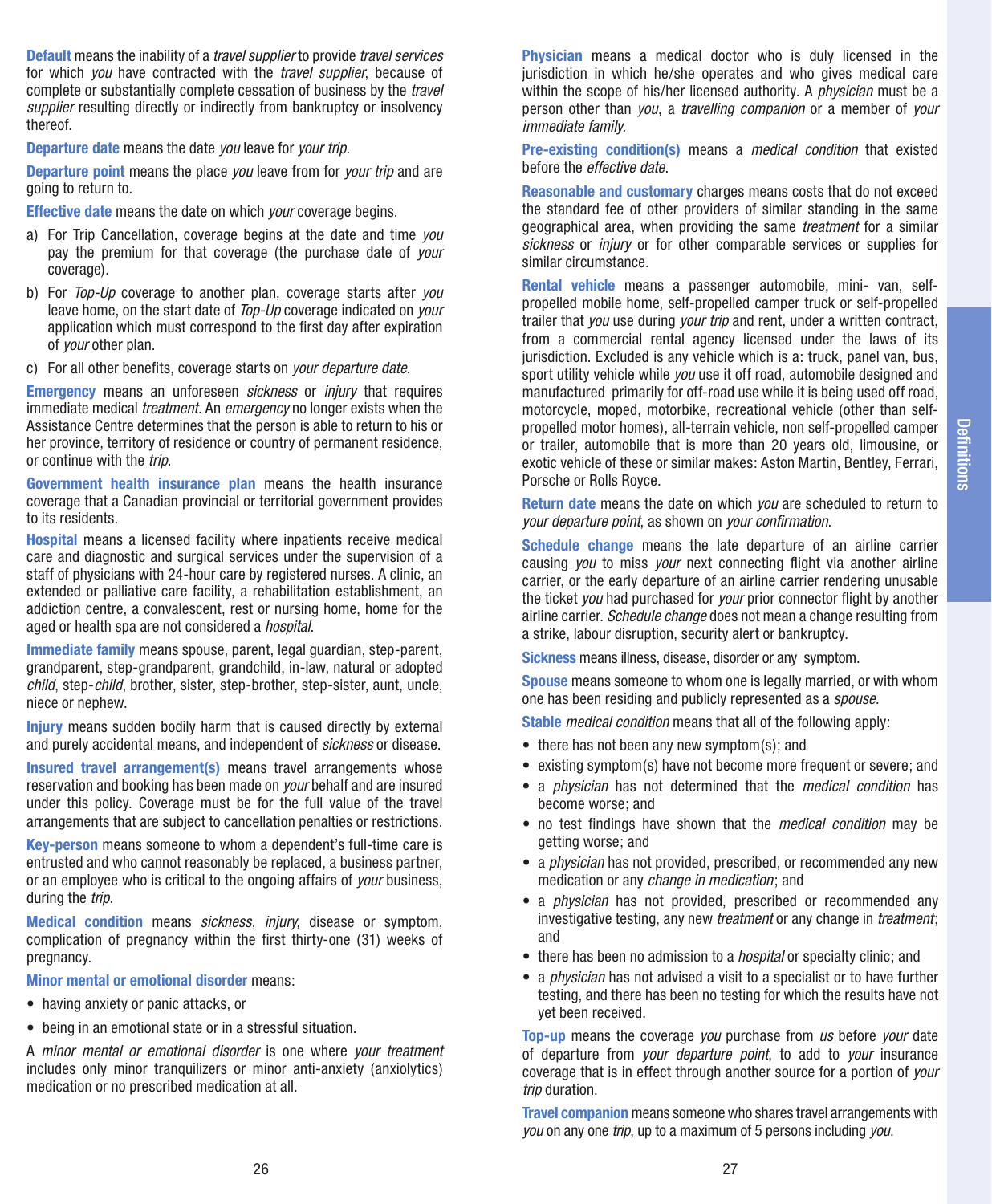Definitions

Definitions

**Travel services** means transportation, sleeping accommodation or other service provided or arranged by a *travel supplier* for *your* use (but does not include taxes or insurance).

**Travel supplier** means a tour operator, travel wholesaler, airline, cruise line, provider of ground transport or provider of travel accommodation or provider of other services to *you* that is:

- a) contracted to provide *travel services* to *you*; and
- b) licensed, registered or is otherwise legally authorized in the particular location of the *travel supplier* to operate and provide *travel services* as shown on *your confirmation*.

**Treatment** means hospitalization, prescribed medication (including medication prescribed "as needed"), medical, therapeutic, diagnostic or surgical procedure prescribed, performed or recommended by a licensed medical practitioner.

**Important:** Any reference to testing, tests, test results, or investigations excludes genetic tests. "Genetic test" means a test that analyzes DNA, RNA or chromosomes for purposes such as the prediction of disease or vertical transmission risks, or monitoring, diagnosis or prognosis.

**Trip** means the period of time between *your* effective date and expiry date as shown on *your confirmation.*

**Vehicle** includes any private or rental passenger automobile, boat, mobile home, camper truck or trailer home which *you* use during *your trip* exclusively for the transportation of passengers (other than for hire).

**We, us, our** means The Manufacturers Life Insurance Company (Manulife) and First North American Insurance Company (FNAIC).

**You, your** means the person(s) named as the insured(s) on the *confirmation*, for whom insurance coverage was applied for and for whom the appropriate premium was received by *us*.

In this policy, words and terms denoting the singular shall be interpreted to mean the plural and vice versa, unless the context clearly indicates otherwise.

# **GENERAL CONDITIONS**

**Statutory Conditions: Despite any other provision contained in the contract, the contract is subject to the applicable statutory conditions in the Insurance Act, as applicable in** *your* **province or territory of residence, respecting contracts of accident and sickness insurance.** 

**Applicable Law:** This policy is governed by the laws and regulations of the Canadian province or territory where this policy was issued.

**Contract:** *Your* application, *confirmation*, this policy and any riders or endorsements to it shall form the entire contract between *you* and *us*. *We* have sole authority for changing or waiving any of the terms, conditions or provisions stated in this policy.

The right of any person to designate persons to whom or for whose benefit insurance money is payable is restricted.

**Conformity with Existing Laws:** Any provision of this policy which is in conflict with any federal, provincial or territorial law where this policy is issued is hereby amended to conform to the minimum requirements of that law. In all other respects, the terms and provisions of this policy shall apply.

**Currency:** All premiums and benefits under this policy are payable in Canadian currency. To facilitate payments to providers, *we* will pay claims in the currency of the country where the charges are incurred, based on:

- i) the rate of exchange set by any chartered bank in Canada on the last date of service, or
- ii) the date the payment is issued to the provider of service.

**Eligibility Requirements:** If at the time of application *you* do not meet the eligibility requirements outlined in this policy*, your* insurance is void and *our* liability is limited to a refund of the premium paid.

**Premium Payment:** *Your* policy takes effect when the required premium is paid, subject to the terms and conditions outlined in the policy. No coverage will be provided if:

- i) the required premium is not paid,
- ii) *your* cheque is not honoured, or
- iii) credit card charges are declined for any reason.

**Limitation of Liability:** *Our* liability under this policy is limited solely to the payment of eligible benefits, up to the maximum amount purchased, for any loss or expense. Neither *we*, upon making payment under this policy, nor *our* agents or administrators assume any responsibility for the availability, quality, results or outcome of any *treatment* or service, or *your* failure to obtain any *treatment* or service covered under the terms of this policy. The participation of the insurers is several and not joint and none of them will under any circumstances participate in the interest and liabilities of any of the others.

**Limitation of Action:** If *you* disagree with *our* decision, the matter may be submitted for judicial resolution under the applicable law(s) of the Canadian province or territory where *you* were residing at the time of application for this policy.

Every action or proceeding against an insurer for the recovery of insurance money payable under the contract is absolutely barred unless commenced within the time set out in the *Insurance Act*, or in the *Limitations Act, 2002* in Ontario, or other applicable legislation.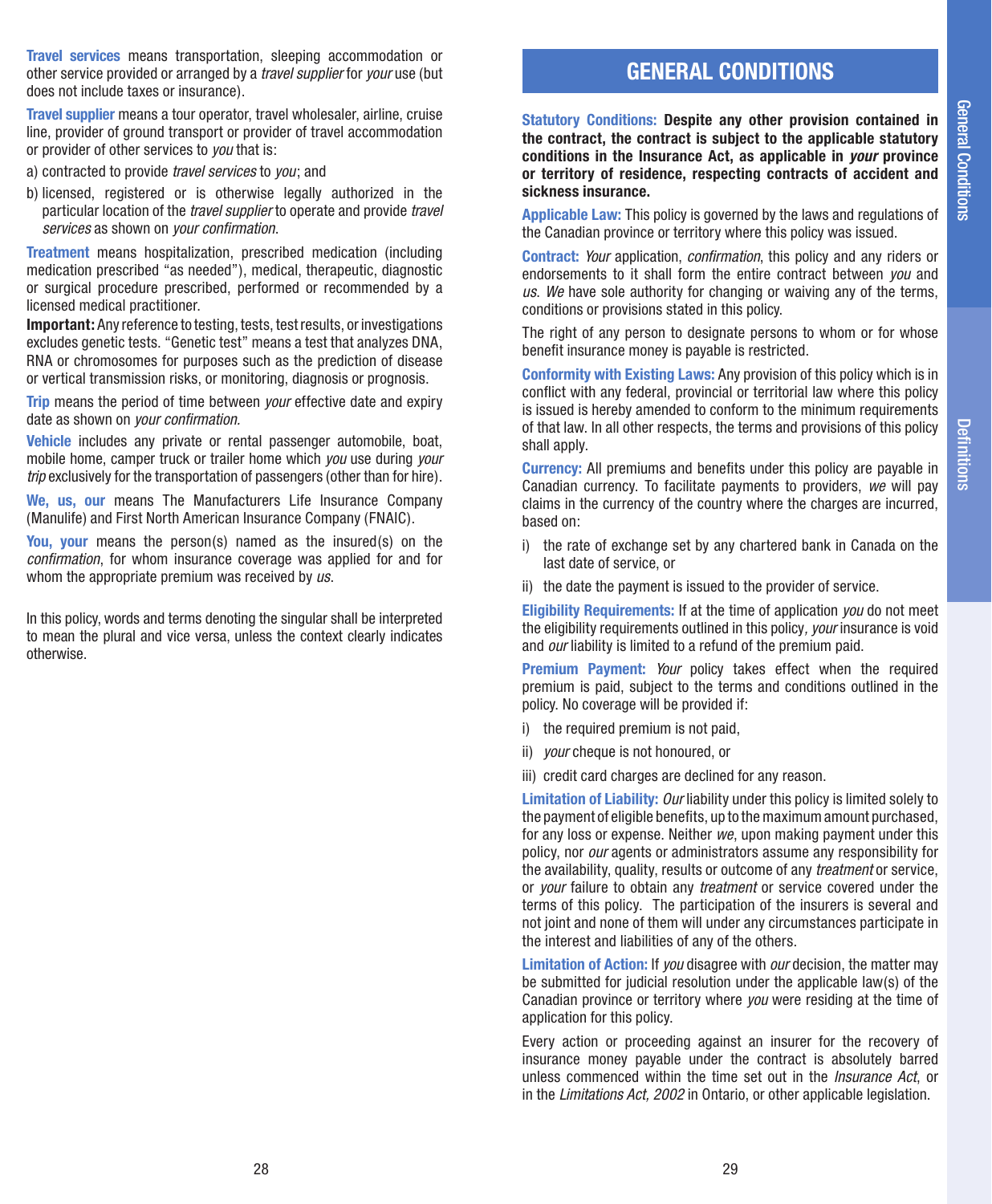All legal actions or proceedings must be brought in the province or territory in Canada where *you* were residing at the time the insurance was purchased, or if mutually agreeable, the action can be brought in the province where *our* head office is located.

This policy is non-participating. *You* are not entitled to share in *our* divisible surplus.

# **CLAIM PROVISIONS**

**Assignment of Benefits:** Where *we* have paid expenses or benefits to *you* or on *your* behalf under this policy, *we* have the right to recover, at *our* own expense, those payments from any applicable source or any insurance policy or plan that provides the same benefits or recoveries. This policy also allows *us* to receive, endorse and negotiate eligible payments from those parties on *your* behalf. When *we* receive payment from any *government health insurance plan*, any other insurer or any other source of recovery to *us*, the respective payor is released from any further liability with respect to the claim.

**Secondary Coverage:** Coverage under this policy is secondary to all other sources of recovery. Any benefits payable under this policy are in excess of any other coverage *you* may have with any other insurer or any other source of recovery.

**Coordination of Benefits:** Benefit payments under this policy will be coordinated with benefits available to *you* under any other insurance policy or plan, so that payments made under this policy and any other policy or plan do not exceed **100%** of the eligible expenses incurred. Coordination of the Emergency Medical Insurance benefits will be in accordance with the Coordination of Benefits Guidelines issued by the Canadian Life and Health Insurance Association with respect to Out of Country/Province Medical Expenses.

However, if *you* are covered as an active or retired employee under *your* current or former employer's group health insurance plan for Extended Health Care benefits and the lifetime maximum amount is:

- a) \$50,000 or less, Coordination of Benefits will not apply to such amount; or
- b) more than \$50,000, Coordination of Benefits will apply only to the amount of insurance in excess of \$50,000.

**Notice of Claim and Proof of Claim:** To make a claim for benefits under this policy, *your* written proof of claim and *your* fully completed Travel Insurance claim form(s) must be submitted to *us* within 90 days after the event, but not more than 12 months after the date of such event or loss. More information on the documentation that must be submitted with *your* written proof of claim is provided below.

Written proof of claim shall include:

- i) the completion of any claim forms furnished by *us;*
- ii) original receipts;
- iii) a written report, complete with the diagnosis by the attending *physician*, if applicable, and any other form of documentation deemed necessary by *us* to validate *your* claim; and must support that the *treatment* was appropriate and consistent with the diagnosis and could not be omitted without adversely affecting your condition and quality of medical care and cannot be delayed until *your* return home;

iv) documentation required by *us* to substantiate cancellation, interruption, travel delay or *schedule change* if for other than medical reasons. If death is the cause of the claim, an official document such as a death certificate that establishes cause of death will also be required;

For example:

- copy of the subpoena if cancelling due to jury duty or being called as witness;
- report from the police or other local authority documenting the loss or theft of passport and or travel visa;
- letter from the airline confirming the change in the scheduled flight or the cause of the flight delay.

Original substantiating claims documentation must be provided; however, *we* may accept certified copies if the original documentation cannot be provided for a reasonable cause. Failure to provide applicable substantiation for a claim shall invalidate any claim under this policy. All documents required to support or validate the claim, including English or French translations of such documents, must be provided free of expense to *us*.

Written claims correspondence should be mailed to:

**Manulife Global- Youth All-Inclusive Policy** 

c/o Active Care Management PO BOX 1237 Station A Windsor, ON N9A 6P8

**Tel: 1 855 317-1193**

### **Online Claims Submission**

**For quick and easy claim submission, please have all of your documents available [in electronic format] and visit https://manulife.acmtravel.ca to submit your claim online.**

**Claim Payments:** Benefit payments will be made to *you* or to any person or entity having a valid assignment to such benefits. In the event of *your* death, any balance remaining or benefits payable for loss of life will be paid to *your* estate, unless otherwise indicated.

If at time of claim, it is discovered that *you* no longer have coverage under a *government health insurance plan*, the maximum amount payable for all eligible expenses combined will be limited to \$25,000.

**Rights of the Insurance Company and Claimant:** When *you* purchase this policy, *you* agree to provide *us* with access to all pertinent records or information about *you* from any licensed *physician*, dentist, medical practitioner, *hospital*, clinic, insurer, individual, institution or other provider of service to determine the validity of any claim submitted by *you* or on *your* behalf.

**Right of Examination:** *We* have the right, and *you* must afford *us* the opportunity, to have *you* medically examined when and as often as may be reasonably required, when a claim under this policy is pending. In the event of death, *we* have the right to request an autopsy, subject to any laws relating thereto.

**Right of Recovery:** In the event that *you* are found to be ineligible for coverage or that a claim is found to be invalid or benefits are reduced in accordance with any policy provision, *we* have the right to collect from *you* any amount which *we* have paid on *your* behalf to medical providers or other parties.